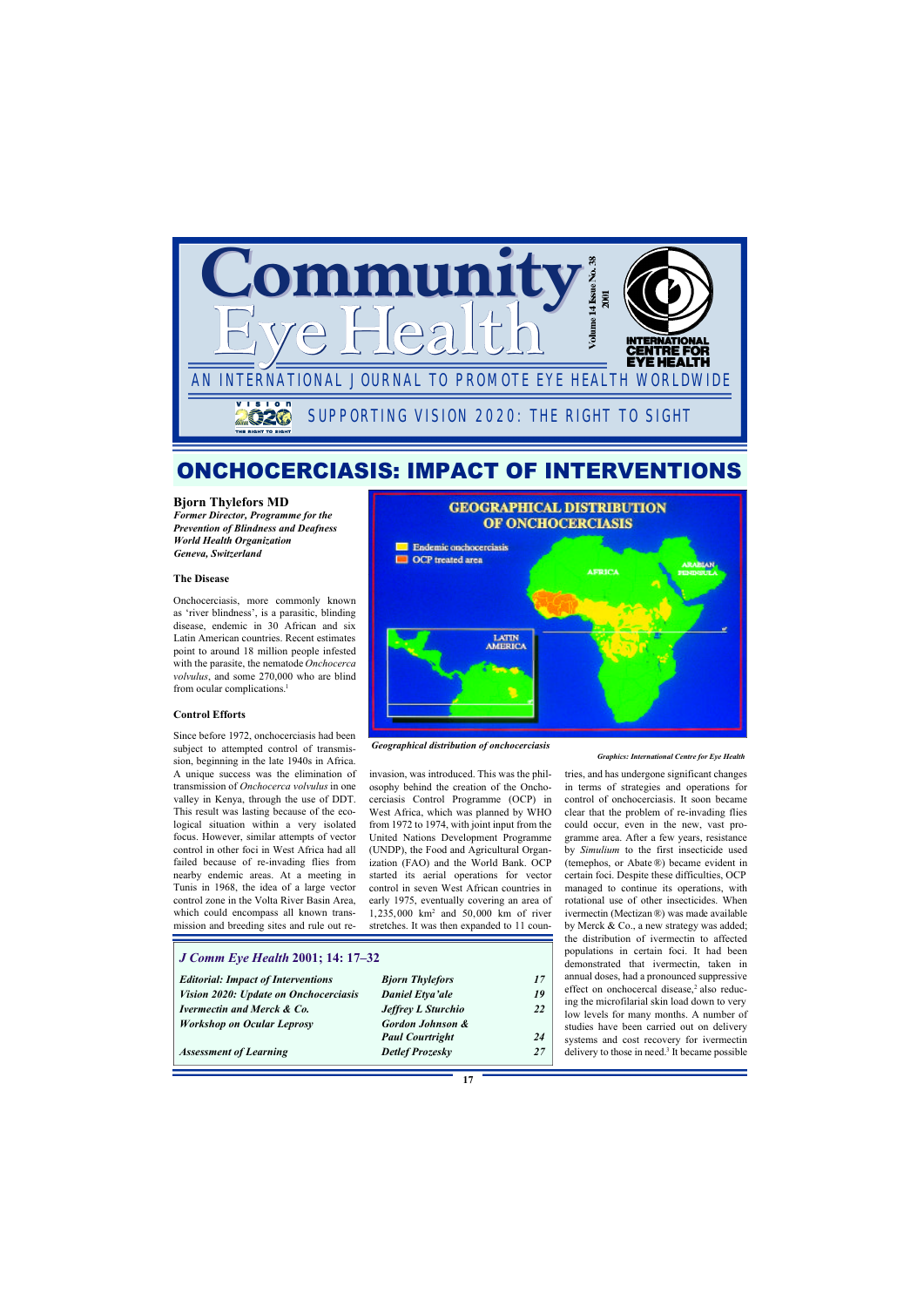# **Editorial-**



The Heyford Press Ltd. ISSN 0953-6833

tocontrolboth thedisease andcontributeto transmission interruption in affected areas.

#### **Twenty-Five Years of Progress**

OCP has celebrated its 25<sup>th</sup> anniversary. It is a hugely successful programme, which has protected approximately 11 million children against onchocerciasis – and around 500, 000 people have been saved from blindness. In addition, there has been tremendous socio-economic gain in the resettlements of new communities in the previously infested areas – some 250,000 km<sup>2</sup> of 'new' land has been resettled and is now being cultivated. New agricultural and other development schemes in these onchocerciasis-freed areas have contributed to an Economic Return Rate of around 18%, which is significant. OCP is now preparing for its closing down by the end of 2002, although surveillance activities for possible recrudescence of disease will continue.<sup>4</sup> Much work has also been done to transfer the necessary capability to Ministries of Health in member countries.

making use of ivermectin, new control programmes were also planned. In Latin America, where onchocerciasis is endemic in six countries (but with less blinding potential) a new project was created – the Onchocerciasis Elimination Programme in the Americas (OEPA). In that setting, with different and less 'effective' vector flies, the regular dosing of populations by means of ivermectin is likely to lead to complete interruption of transmission. The total elimination of the disease is possible, and good progress is being made in this direction. In Africa, a new African Programme for Onchocerciasis Control (APOC) was established in 1995, creating a partnership with a group of dedicated non-governmental organizations, in addition to the agencies already involved in OCP. APOC covers onchocerciasis in the remaining 19 endemic countries in Africa, in addition to the 11 OCP countries. APOC has made rapid progress in implementing Community Directed Treatment with Ivermectin (CDTI), through national task forces in all participating countries. The CDTI strategy promotes cost-effective and large-scale

In parallel with the OCP developments,



**The Journal of Community Eye Health is published four times a year. FREE TO DEVELOPING COUNTRY APPLICANTS**

#### **2001/2002 Subscription Rates for Applicants Elsewhere**

*1 Year:* UK£25 / US\$40 *2 Years:* UK£45/US\$70 (4 Issues) (8 Issues)

To place your subscription, please send an international cheque/banker's order made payable to **UNIVERSITY COLLEGE LONDON** or credit card details with a note of your *name, full address and occupation* (in block capitals please) to:

**Journal of Community Eye Health, International Centre for Eye Health, Institute of Ophthalmology, 11–43 Bath Street, LONDON, EC1V 9EL, UK Tel: 00 44 (0)20 7608 6910. Fax: 00 44 (0)20 7250 3207. E-mail: a.naughton@ucl.ac.uk**

Readersareasked tousethefollowing **specifiedE-mailaddressesonly** whencontacting the Journal or other Departments at ICEH:

**Journal mailing list requests – anita.shah@ucl.ac.uk**

**Journal editorial – anita.shah@ucl.ac.uk**

**Resource Centre (information service) – eyeresource@ucl.ac.uk**

**Research enquiries – e.cartwright@ucl.ac.uk**

**Courses – j.hoskin@ucl.ac.uk**

#### © **Journal ofCommunity Eye Health, International Centre for Eye Health, London**

Articles may be photocopied, reproduced or translated provided these are not used for commercial or personal profit. Acknowledgements should be made to the author(s) and to the *Journal of Community Eye Health*.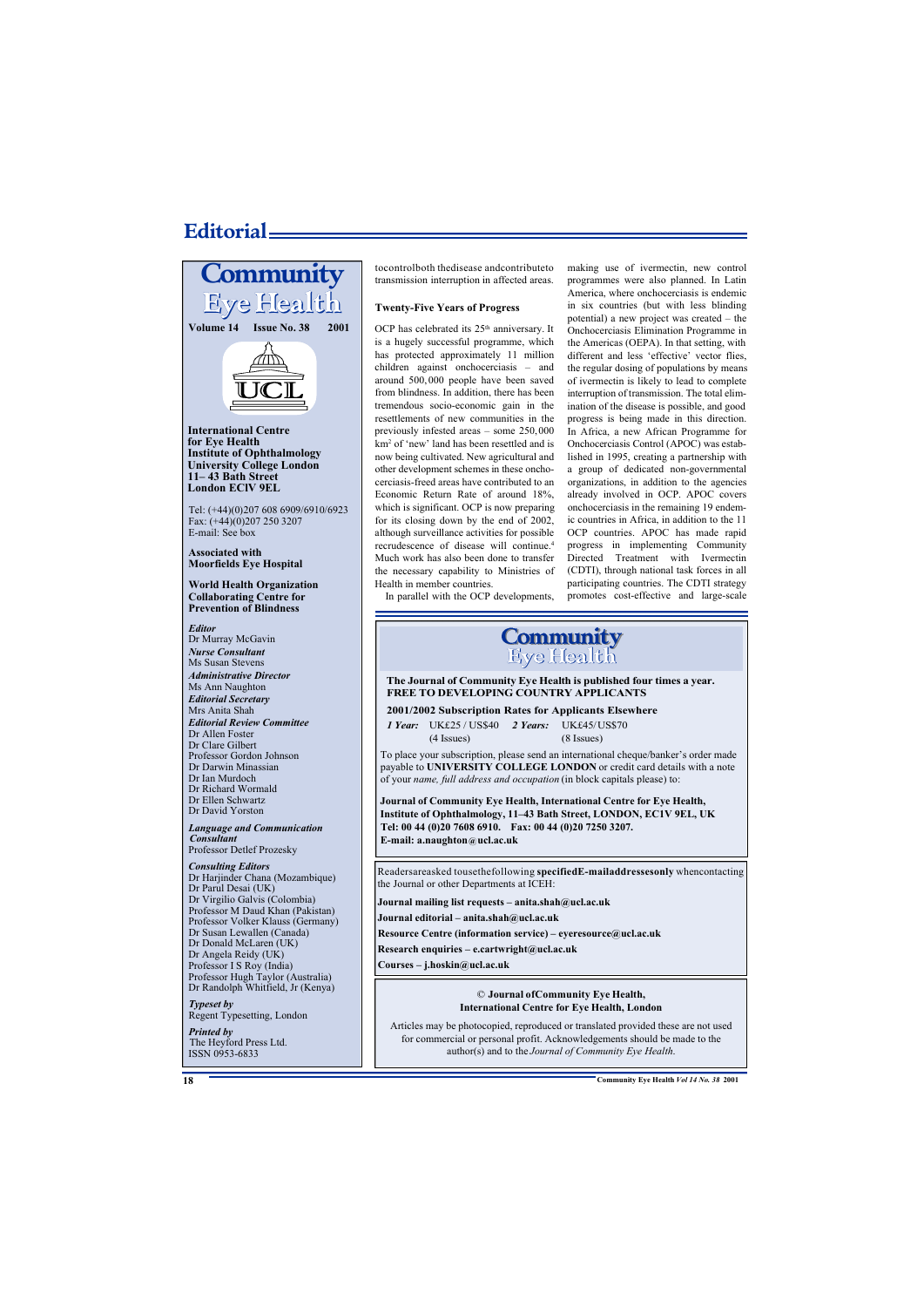

ivermectin distribution to populations in need in endemic areas. Thus, the present estimated annual treatments are in the order of 15 million cases in the OCP and APOC areas.

It can be safely stated today that the elimination of onchocerciasis as a public health problem is now within reach. The ongoing and planned operations in the three control programmes (OCP, OEPA and APOC) will cover all disease foci, where intervention is necessary. Thus, by the year 2010, it will be possible to conclude that visual loss due to this dreadful disease will disappear. This would be one

of the major achievements within the Global Initiative for Elimination of Avoidable Blindness, launched in 1999 by WHO in collaboration with a dedicated group of non-governmental development organizations, under the theme of 'Vision 2020: The Right to Sight'. The Initiative, which focuses on five major causes of avoidable blindness, is an outstanding effort for global action and partnership in the prevention of blindness. The possibility of eliminating onchocerciasis as a public health and socio-economic obstacle to development, is perhaps the first victory in sight for the 'Vision 2020' Global Initiative.

#### **References**

- 1 World Health Organization. Onchocerciasis and its Control. Report of a WHO Expert Committee on Onchocerciasis. TRS No. 852, WHO, Geneva, Switzerland. 1995.
- 2 Abiose A. Onchocercal eye disease and the impact of Mectizan treatment. *Ann Trop Med Parasitol* 1998; **92**: S11-S22.
- 3 Amazigo U, Noma M, Boatin BA, Etya'ale DE, Seketeli A, Dadzie KY. Delivery systems and cost recovery in Mectizan treatment for onchocerciasis. *Ann Trop Med Parasitol* 1998; **92**: S23 – S31.
- 4 World Health Organization. 25 OCP years (1974–1999). Onchocerciasis Control Programme in West Africa. Ouagadougou, Burkina Faso, 1999.

 $\Box$ 

# **Review Article**

# Vision 2020: Update on Onchocerciasis

#### **Daniel Etya'ale MD**

*Prevention of Blindness Unit World Health Organization 1211 Geneva 27 Switzerland*

O blindness', is an insect-borne disease, nchocerciasis, also known as 'river caused by a nematode worm, *Onchorcerca volvulus*. It is the world's second leading infectious cause of blindness. In most of these countries it constitutes a public health problem and a serious obstacle to socio-economic development.

#### **Disease Prevalence and Burden**

- **•** About 125 million people world-wide are estimated at risk of onchocerciasis, and, of these, 96% are in Africa.
- **•** Of the 37 countries where the disease is endemic, 30 are in sub-Saharan Africa, six are in the Americas and one is in the Arabian Peninsula.
- **•** A total of 18 million people are infected with the disease, of whom 99% live in Africa and at least one million are either blind or severely visually disabled. To these are added each year an estimated 40, 000 new blind.

As the name 'river blindness' suggests, onchocerciasis is essentially a focal disease. However, where it exists, its impact on affected communities may be quite extensive and devastating. Thus, in many hyperendemic areas with blinding onchocerciasis, almost every person will be infected, and half of the population will be blinded by the disease before they die. Once blind, affected individuals have a life expectancy of only one third that of the sighted and most die within 10 years.

Recent studies in Ethiopia, Nigeria and Sudan have also shown that onchocerciasis is responsible for poor school performance and a higher drop out rate among infected children (due to itching, lack of sleep, etc.), while low productivity, low income and higher health-related costs are found among infected adults.

#### **Disease Transmission**

**The parasite.** *Onchocerca volvulus*, the causal agent of onchocerciasis is one of a large group of nematodes. The adult worms live encysted in fibrous nodules. Each nodule contains between 2-3 female worms lying in a twisted, tangled mass, hence the term *volvulus*. Adult female worms have a life span of 8 to 10 years but may live up to 15 years, during which time each releases millions of first-stage larvae, also known as microfilariae. In hyperendemic areas, the total microfilaria load in the body of affected individuals may be as high as 150 million.

**The vector.** Onchocerciasis is transmitted from one individual to another by a black fly of the genus *Simulium*. The blackfly larvae require well-oxygenated water to mature, and eggs are laid in rapids in fast flowing rivers and streams. Female black flies require a blood meal to produce/lay eggs, and it is during this meal that they may transmit or receive the onchocercal infection.

**Cycle of infection.** Microfilariae enter a female blackfly when she bites an infected person. A small percentage of these reach the insect's thoracic muscles where after several moults, they become third-stage infective larvae. They then migrate to the insect's salivary glands and are ready to be transferred during the next blood meal.

After entering the skin of the human host through the bite of an infected blackfly, the infective larvae (usually two to six) migrate through the subcutaneous tissues. Here, over the next 12 months, each larva will mature into an adult male or female worm. Before a heavy load of adult worms and pathogenic microfilariae builds up in the human host, this sequence has to be repeated many times over, and many years of exposure are usually required.

#### **Clinical Manifestations**

The people most at risk from onchocerciasis are those who for reasons of occupation (e.g., fishermen, farmers, sand diggers) have spent long hours or live nearer to the breeding sites. Early manifestations of the disease in infected persons usually appear one to three years after the injection of infective larvae. Nearly all the lesions of onchocerciasis including those in the eye, are directly or indirectly related to local death of microfilariae. Generally, live microfilariae stimulate very little inflammatory response and the mechanisms that protect them from the host's immune response are still largely unknown.

#### **Box 1: Non-Ocular Manifestations**

- **• Pruritus:** often severe and unrelenting
- **• Nodules:** subcutaneous, painless, typically found around bony prominences (iliac crest, greater trochanters, ribs, knees, coccyx and skull)
- **• Severe, disfiguring skin disease:** may lead to thedistress ofsocial stigma, psychological and sleep disorders
- Lymphatic: lymphadenopathy, hanging groin
- **• Unproven but suspected associations:** hyposexual dwarfism, higher prevalence of epilepsy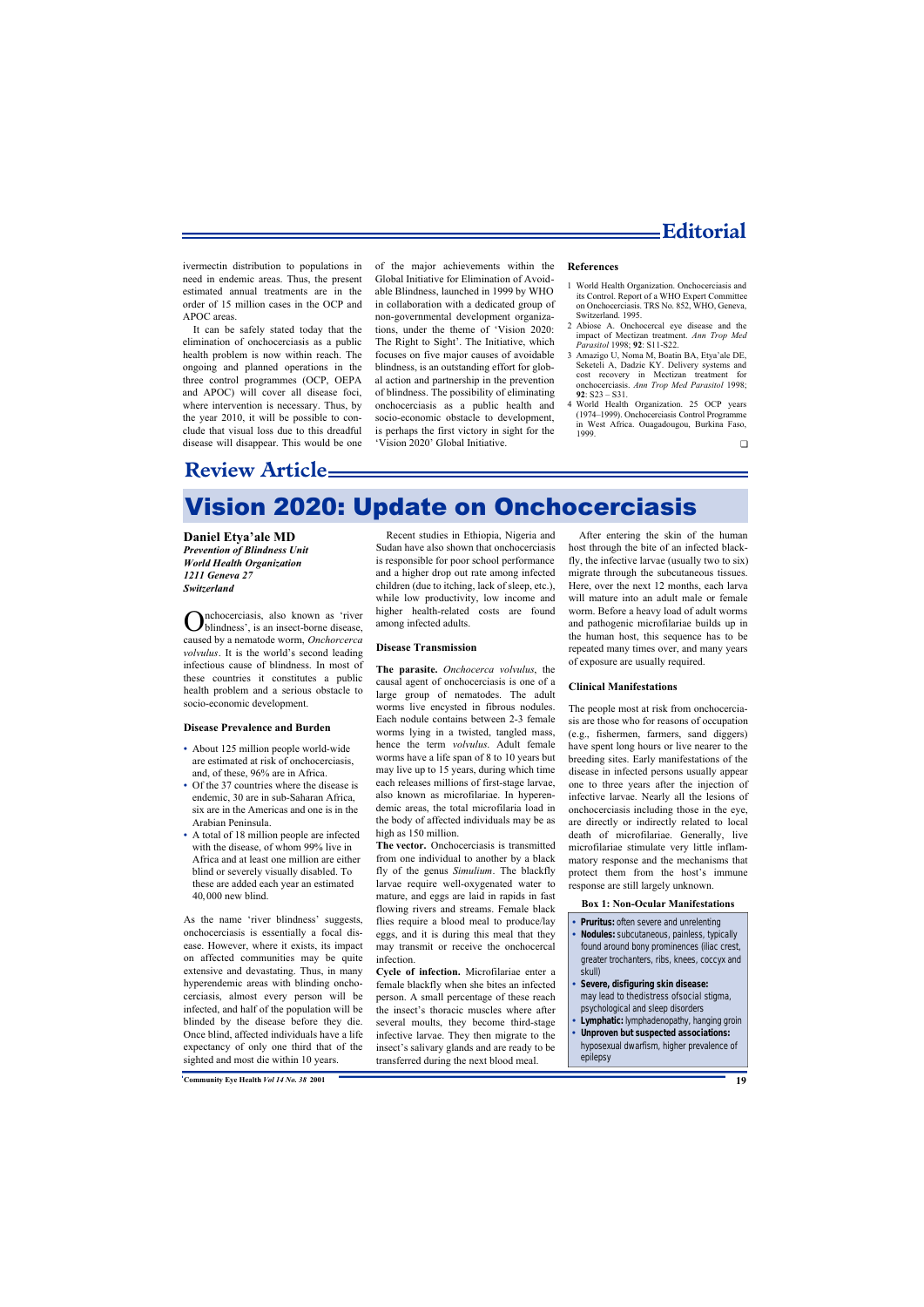### **Onchocerciasis**



*Sclerosing keratitis in onchocerciasis Photos: Ian Murdoch & Allen Foster*

The clinical features of onchocerciasis may be divided into two main groups: *ocular* and *non-ocular*, as summarised in Boxes 1 and 2.

#### **Control of Onchocerciasis**

The past ten years have seen a rapid and remarkable expansion of onchocerciasis control activities worldwide, thanks to joint efforts and support from WHO and other UN agencies, the World Bank and a growing coalition of **N**on-**G**overnmental and **D**evelopment **O**rganizations (NGDOs). These efforts are coordinated by three major regional programmes, one in Central and Latin America, the *Onchocerciasis Control Programme of the Americas* (OEPA); and two in Africa, the *Onchocerciasis Control Programme* (OCP), and the *African Programme for Onchocerciasis Control* (APOC). Together these three regional programmes cover more than 99% of all endemic populations and all but one (Yemen) endemic countries. (Please see the Editorial by Dr Bjorn Thylefors).

#### **Strategy Options for the Control of Onchocerciasis**

The control of onchocerciasis today is based essentially on two strategies: *Similium* vector control and large-scale chemotherapy with ivermectin. Each may be used alone or in combination.

**Vector control.** This is the chief strategy used in West Africa by the Onchocerciasis Control Programme (OCP) since 1974. The main goal in vector control is to interrupt transmission of *O. volvulus* by regular aerial spraying of all *Simulium* larval breeding sites, and to maintain this for at least 14 years until the infection has died out in human populations. This strategy, used alone at the beginning and now in combination with ivermectin, has been highly effective: onchocerciasis has been virtually eliminated in the original seven OCP countries, and progress elsewhere in the programme area is so advanced as to justify the closing down of OCP in 2002.

For reasons of cost and operational feasibility, vector control could not be applied or extended to other endemic countries outside the OCP area of operation.

**Chemotherapy.** Ivermectin is the only chemotherapeutic agent recommended for use against onchocerciasis. Its mass distribution constitutes the main strategy for the other two regional programmes, APOC and OEPA. It is a semisynthetic, macrocyclic, lactone antibiotic widely used in the field of veterinary medicine against a wide range of animal parasites. It was developed during the 1980s. In 1987, the manufacturers, Merck  $& Co.,$  made the generous decision to donate ivermectin free for the treatment of human onchocerciasis, 'to as

#### **Box 2: Ocular Manifestations**

#### **Anterior segment**

- **•** Live microfilariae in anterior chamber (AC)
- **•** Punctate keratitis, leading on to sclerosing keratitis
- **•** Early uveitis, leading on to chronic uveitis

#### **Posterior segment**

- **•** Choroido-retinitis, leading on to choroidoretinal atrophy or optic nerve atrophy
- **•** Acute optic neuritis, leading on to optic atrophy

#### **Others**

- **•** Night blindness
- **•** Visual field loss and constriction
- **•** Irreversible blindness

many as needed and for as long as required'. Its main characteristics can be summarised as follows:

- **•** It is a microfilaricide, with a very wide therapeutic range (150–800 micrograms/ kg)
- **•** It is highly attractive and popular in endemic communities for its many other beneficial effects on intestinal worms, scabies, head lice, and for its supposed enhancing effect on libido
- Given at the recommended single dose of 150μ/kg, it is effective for up to a year.
- **•** When given to the largest sections of affected communities, it may significantly reduce disease transmission
- **•** However, because ivermectin has no demonstrable direct effect on the adult worm, it must be given repeatedly for up to 12–15 years, i.e., the time it takes for most adult worms to die.

#### **Current Uses of Ivermectin in Onchocerciasis Control**

There are two main uses of ivermectin in the treatment of onchocerciasis: passive or clinic based, and active, as in large scale or mass treatment of entire communities.

**Passive or clinic-based treatment.** This is the form of treatment available to all those seeking medical treatment and in whom a clinical diagnosis of onchocerciasis has been made in a hospital or health centre. It is directed primarily to infected individuals and is the main method of treatment in hypoendemic areas where the risk of blindness or severe skin disease is virtually nonexistent.

**Community mass treatment.** Also known as *community-wide treatment*, this is the method of choice in meso- and hyperendemic areas of onchocerciasis, i.e., where onchocerciasis is considered a public health problem. In these areas ivermectin is given once a year for at least 14 years, as recommended in Table 1, to all members of the community except for the exclusions defined in Box 3.

Over the years mass treatment has

#### **Box 3: Exclusion Criteria for Ivermectin Treatement**

| • Children under 5 years (age), or  |
|-------------------------------------|
| Less than 15 kg (weight), or        |
| Less than 90 cm (height)            |
| • Pregnant women                    |
| • Lactating mothers of infants      |
| less than one week old              |
| • Severely ill persons              |
| • Use with extreme caution in areas |
| co-endemic with Loa loa             |

evolved from mobile strategies used in the early days following ivermectin donation to various forms of community-based treatment. In nearly all cases, these changes have been dictated by the need to reduce operation costs, increase treatment coverage and maximise programme impact on affected communities. The latest and most widely used of these communitybased strategies is known as **C**ommunity **D**irected **T**reatment with **I**vermectin (CDTI). With this method considerable efforts are made to involve affected communities themselves in the planning, implementation and monitoring of treatment activities. CDTI is the preferred and official method used throughout Africa by both OCP and APOC.

Table 2 is a summary of current uses of ivermectin in onchocerciasis control, based on endemicity levels.

Ivermectin treatment greatly reduces transmission of the parasite, but does not halt it. As and the adult worm may live for as long as 14-15 years, annual large-scale treatment will therefore have to continue for a very long time. Recent predictions with a simulation model have indicated that at coverage levels of around 65%, annual treatment may have to continue for up to two decades. The main challenge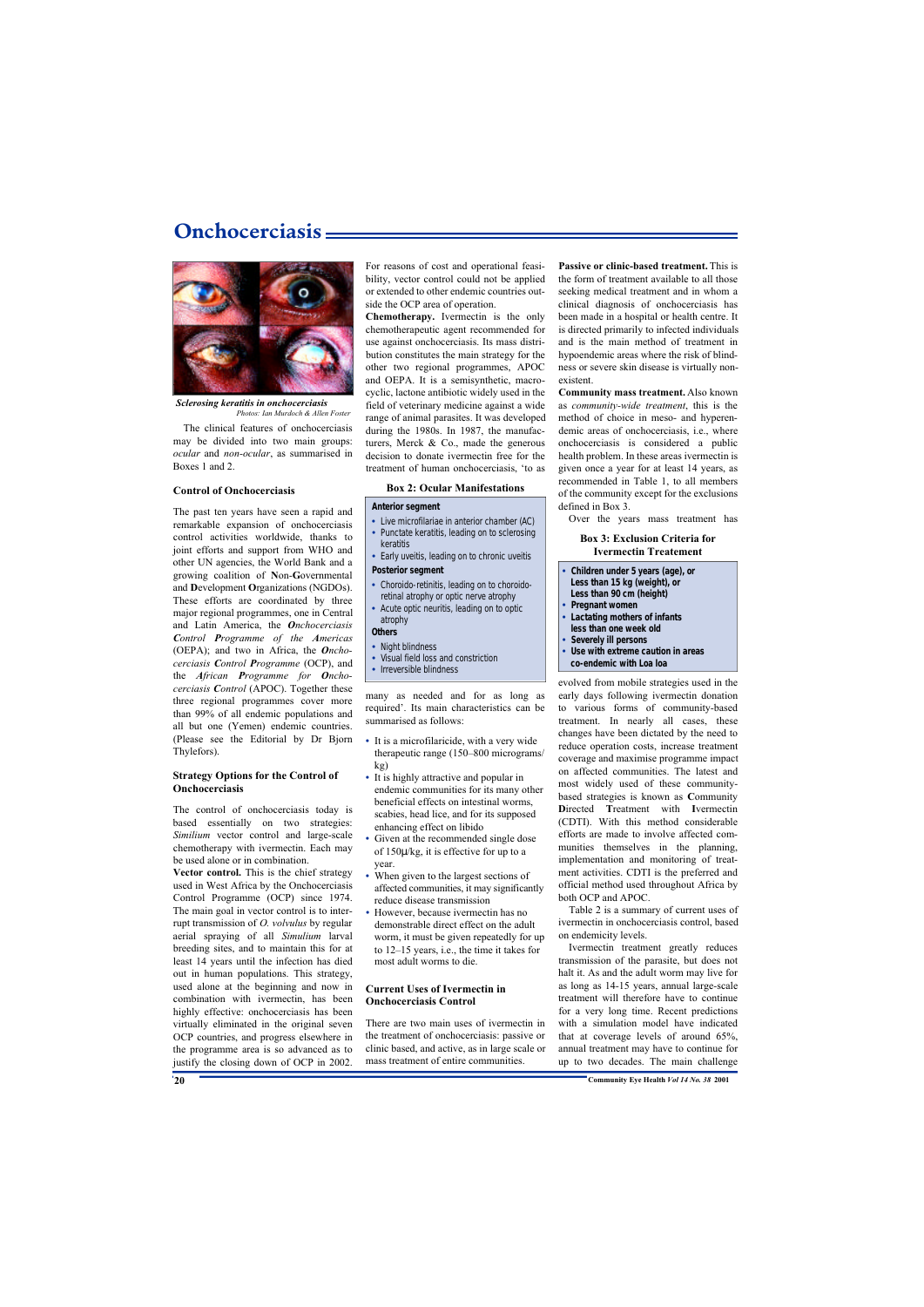### **Onchocerciasis**

# **Table 1: Recommended Doses of**

| Weight<br>(kg) | <b>Height</b><br>(cm) | No. of Tablets<br>$(3 \text{ mg})$ |
|----------------|-----------------------|------------------------------------|
| $15 - 25$      | $90 - 119$            | 1                                  |
| $26 - 44$      | 120-140               | $\mathcal{P}$                      |
| $45 - 64$      | $141 - 158$           | 3                                  |
| 65 or more     | 159 or more           | 4                                  |

facing ivermectin-based control, therefore, is to develop and implement simple methods of ivermectin delivery which can be sustained by the communities themselves. Hence the attractiveness of CDTI.

The risk of resistance to ivermectin is remote within the time frame of the proposed Programme. However, the history of parasite disease control based on chemotherapy suggests that a cautious approach should be adopted. Recent model simulations and molecular biological studies indicate that resistance could become a problem over a twenty- to thirty-year time period, despite the long generation time of *O. volvulus.* It is important, therefore, to continue the development of alternative drugs for the treatment of onchocerciasis.

#### **Ivermectin in Mass Treatment Hyper-endemic Hyper-endemic Mass treatment (CDTI) (40+% nodule carriers) Meso-endemic (20-39% nodule carriers) Hypo-endemic Clinic-based treatment (<20% nodule carriers) Non endemic** No treatment **Table 2: Treatment Approaches Based on Endemicity Levels**

#### **Macrofilaricide: Moxidectin**

The development of a macrofilaricide drug is currently being undertaken through the *MACROFIL* project, a WHO based project which aims to develop a macrofilaricide, i.e., one which kills the adult worms.

Of the many candidate drug compounds that been tested and identified so far, moxidectin, has shown to be the most promising.

Final results of moxidectin trials in animal models were reviewed by WHO in March 2000. These pre-clinical studies have shown it to fulfil many of the criteria for a potential macrofilaricide: easy to use, safe and effective.

At present moxidectin is only available in veterinary formulations, but plans are under way to start clinical trials in humans.

#### **References**

- 1 Report of WHO Expert Committee, Technical Report Series No. 852. Geneva, World Health Organization, 1995.
- 2 Epidemiology of Onchocerciasis. Report of WHO Expert Committee, Technical Report Series No. 752. Geneva, World Health Organization, 1987.
- 3 Duke BOL. Onchocerciasis. In Johnson GJ, Minassian DC, Weale R (eds.). The Epidemiology of Eye Disease, London, pp 227–247, 1998.
- 4 Buck AA. Onchocerciasis: Symptomatology, Pathology, Diagnosis. Geneva, World Health Organization, 1974.
- 5 Benton B. Economic impact of onchocerciasis control thrpugh the African Programme for Onchocerciasis Control: An overview. *Ann Trop Med Parasitol* 1998; **92**(1): S33–S39.
- 6 Etya'ale DE. Mectizan as a stimulus for the development of novel partnerships: the international organization's perspective. *Ann Trop Med Parasitol* 1998; **92**(1): S73-S77.

#### **ROYAL COLLEGE OF OPHTHALMOLOGISTS 17 Cornwall Terrace, Regent's Park, London NW1 4QW, UK**

#### **Diploma Examination in Ophthalmology DRCOphth**

#### **ANNOUNCING A CHANGE TO THE STRUCTURE**

From November 2001, there will be no Practical Refraction section in the Diploma Examination

The New Diploma Examination (DRCOphth) is a test of ophthalmic knowledge including relevant basic sciences and clinical skills for candidates who have worked in ophthalmology for one year (full-time or equivalent). This work experience need not have been gained in the UK.

#### **Information, Exams syllabi, Applications from: The Head of the Examinations Department at the above address Or tel: 00 44 (0) 20 7935 0702 Or fax: 00 44 (0) 20 7487 4674 Or e-mail: rco.exams@btinternet.com**

**Or visit the College website www.rcophth.ac.uk**



#### **UK and Overseas Examination Calender 2001**

| Exam                      | Dates of examination                                  | Location                         | <b>Closing date</b>                 |
|---------------------------|-------------------------------------------------------|----------------------------------|-------------------------------------|
| Part 1<br><b>MRCOphth</b> | $23-24$ April<br>8-9 October                          | UK, India<br>UK, India,<br>Egypt | 12 March<br>27 August               |
| Part 2<br><b>MRCOphth</b> | $18-22$ June<br>$10-11$ October<br>5–9 November       | UK.<br>India<br>UK               | 7 May<br>27 August<br>24 September  |
| Part 3<br><b>MRCOphth</b> | $12-15$ March<br>$17-21$ September<br>$11-12$ October | UK<br>UK<br>India                | 29 January<br>6 August<br>27 August |
| <b>DRCOphth</b>           | $25-28$ June<br>19–20 November                        | UK.<br>UK                        | 14 May<br>8 October                 |

**Overseas Locations:**

**• Aravind Eye Hospital, Madurai, Tamil Nadu, India**

**• The British Council, Cairo, Egypt**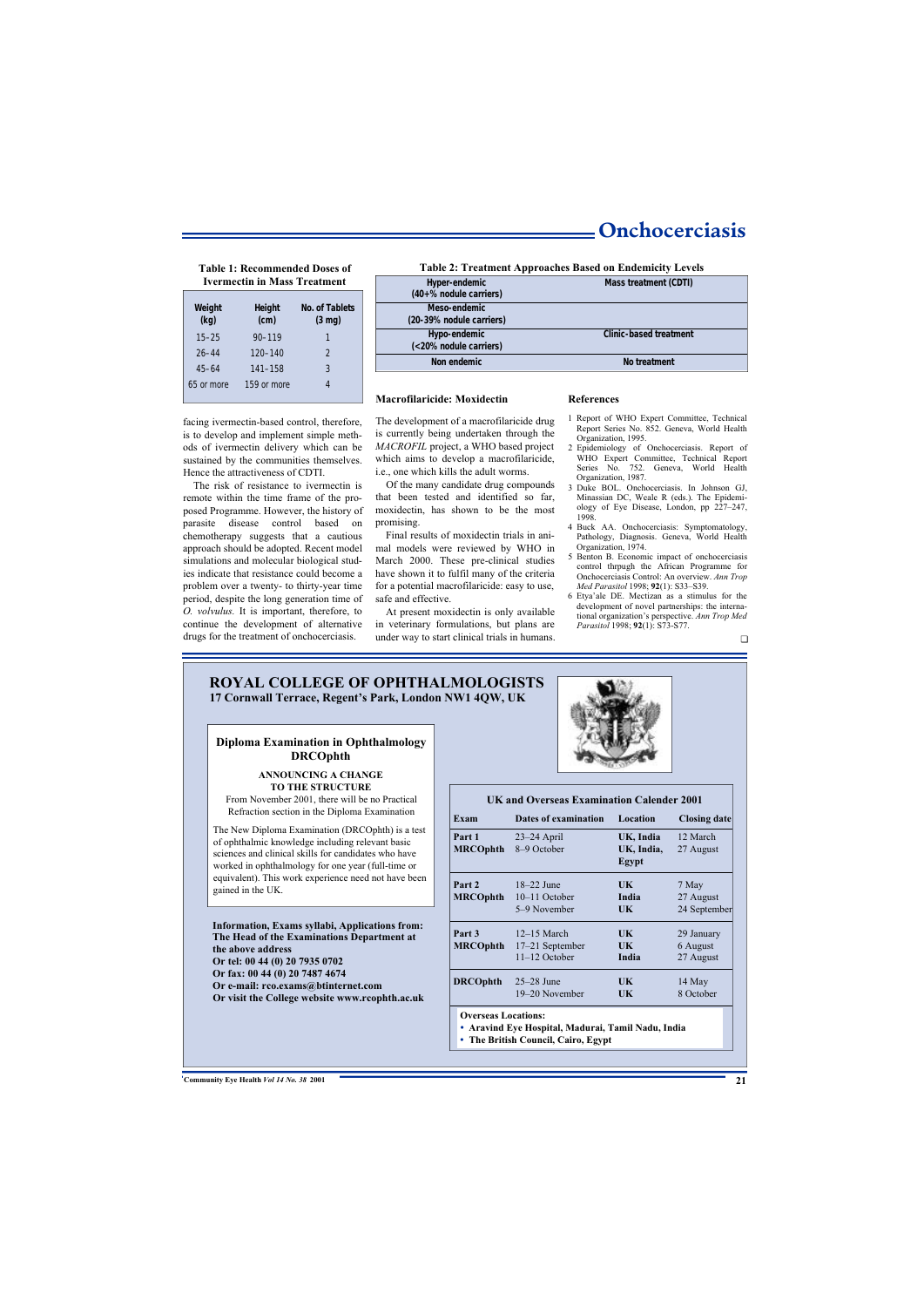# The Case of Ivermectin: Lessons and Implications for Improving Access to Care and Treatment in Developing Countries

#### **Jeffrey L Sturchio PhD**

*Executive Director, Public Affairs Human Health — Europe, Middle East & Africa, Merck & Co., Inc Box 100, Whitehouse Station New Jersey 08889 – 0100, USA*

O n October 21, 1987, Merck & Co., Inc., announced plans to donate Mectizan (ivermectin), a new medicine designed to combat onchocerciasis ('river blindness'), for as long as it might be needed. Merck took this action, working in collaboration with international experts in parasitology, the World Health Organization, and other agencies to reach those affected by the illness. This unusual decision came twelve years after the discovery of ivermectin by Merck scientists and nearly seven years after human clinical trials in Dakar, Senegal. Merck chairman, Raymond V Gilmartin,hassincereaffirmed the company's commitment to donate 'as much Mectizan as necessary, for as long as necessary, to treat river blindness and to help bring the disease under control as a public health problem'.

Through the continuing collaboration of an international, multi-sectoral coalition including the WHO, the World Bank, UNICEF, the Mectizan Expert Committee, dozens of Ministries of Health, the international donor community, more than thirty non-governmental development organizations, and local community health workers, there is hope that onchocerciasis can be eliminated as a major public health problem and socioeconomic development constraint within the next decade.

The Merck Mectizan Donation Program (MDP) is now the largest ongoing donation program of its kind. There are active treatment programs in 33 of 35 countries in sub-Saharan Africa, Latin America, and Yemen in the Middle East, where onchocerciasis is endemic. To date, more than half a billion Mectizan tablets have been donated and shipped since the inception of the Program. An estimated 25 million individuals are treated annually, with the 200 millionth treatment scheduled to take place this year.

#### **Challenges and Obstacles**

At the start of the Mectizan experience, there were significant challenges to expanding access to this safe and effective treatment for onchocerciasis. Although treatment requires only one annual dose, easily administered, governments were not convinced initially of the feasibility of providing treatment, due to the lack of resources needed to distribute the medicine to patients in need. There were competing health priorities and relatively poorly developed community health infrastructures in many of the countries hardest hit by onchocerciasis. Treatment programs faced both distribution and logistical challenges (including the technical issues of drug importation regulations and customs duties). Finally, since onchocerciasis strikes populations in remote areas in some of the poorest countries in the world, the political and civil unrest in some of these countries made it even more difficult to place free Mectizan in the hands of people infected with, or at risk of contracting, river blindness.

#### **Lessons Learned**

What lessons have we learned from the Mectizan experience? What has it taught us about how to mobilize resources in successful public/private partnerships to address significant health problems – and to do so in a way that significantly reduces disease burden over the long term?

In one sense, Mectizan is unique effective treatment requires only one annual dose, easily administered, with no major side effects. But it nonetheless provides an instructive case study in the interrelations of scientific and clinical research, corporate social responsibility, and the challenges of health and development. Some of the critical success factors from this experience include:

- the need to focus scientific and clinical research resources on feasible targets for clearly important health priorities
- the importance of partnerships among public and private sector organizations (including non-governmental development organizations) to control a dreadful disease, informed by the needs of the people whose lives are directly affected
- the essential role of distribution mechanisms and healthcare infrastructure in ensuring that medicines reach those who need them.

*This is a shortened version of a paper presented by Dr Jeffrey L Sturchio to a World Health Organization/World Trade Organization Workshop on Affordable Drugs (Høsbjør, Norway, April, 2001) The full text of the paper can be found on the workshop website*: **http://www.wto.org/english/tratop**

**\_e/trips\_e/tn\_hosbjor\_e.htm**

#### **Partnerships**

The value of partnerships in advancing the cause of global health cannot be overstated. The complexity of the issues we face, the entrenched nature of the diseases we fight, and the fragility of the healthcare infrastructures we seek to build are all beyond the capability of any single organization or country alone. It is critical that the public and private sectors work together in a way that enables the people who are most directly affected to determine their own needs and priorities. Partnerships work best when based on clear objectives, trust, complementary expertise, and mutual benefits. And the continuing need for coordination, communication, and commitment from all involved in the process is crucial to success.

#### **Infrastructure**

Merck's responsibility in meeting global health needs goes beyond discovering and developing a medicine like ivermectin, and beyond merely making charitable contributions. In over a decade of experience, we have learned that simply removing cost as a barrier (by providing medicine free of charge) is not enough in itself to ensure that the medicine gets to the people who need it most.

#### **Sustainability**

Mectizan also shows that for a donation program to succeed in a significant way, commitments to ensure sustainability are as critical as promises to supply the product. The MDP is one example of how drug donation programs can be sustainable. Merck made a commitment to provide Mectizan for river blindness wherever necessary, for as long as necessary. For organizations that supply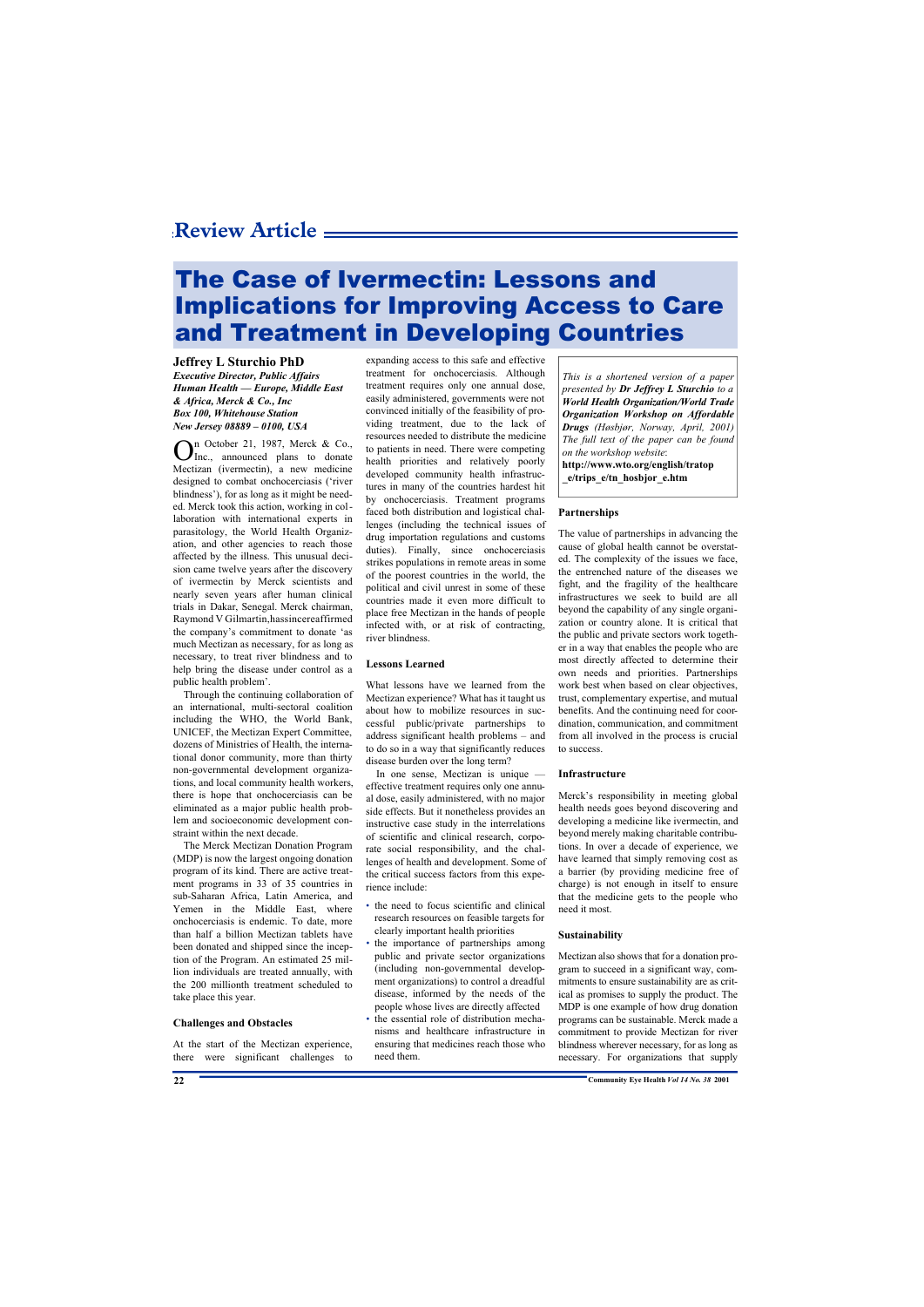### **Mectizan (ivermectin)**

Mectizan via community health programs, the Mectizan Expert Committee requires a minimum five-year commitment before agreeing to supply the medicine. The strategy of CDTI (community-directed treatment with ivermectin) has been employed to ensure sustainability by having Mectizan delivered to patients by village health workers as part of regular healthcare delivery – in fact, a remarkable 34,440 communities in affected regions are now planning and managing Mectizan distribution.

The MDP case also suggests that donation programs should, where possible, be integrated into a country's healthcare system. Onchocerciasis control efforts have been supported by local healthcare workers trained in the distribution, administration and monitoring of Mectizan treatment. These skills have enabled healthcare personnel to apply their knowledge to other initiatives that support a country's healthcare objectives. The involvement of the political and health structures of affected countries, together with the communities directly affected by the disease, have proven essential to routine distribution activities, long-term sustainability and overall success in diminishing the burden of disease.

#### **Health Impact, Capacity Building, and Implications for Future Access Programs**

The case of Mectizan clearly demonstrates the power and possibilities in strong, transparent, and creative public/private partnerships to help address the enormous public health challenges facing developing countries today. Since the inception of the MDP, some 16 million children have been spared the risk of infection in 11 countries in West Africa due to a spraying program combined with Mectizan treatment. The World Bank reports that 25 million hectares of arable land have been recovered – enough to feed 17 million people. More than 600,000 cases of blindness have been prevented.

The cooperative nature of the program has helped to strengthen the primary healthcare system in many countries where Mectizan is delivered: the delivery infrastructure and treatment strategy have resulted in the delivery of other health services (e.g., vitamin A) and diagnoses of other conditions (e.g., cataracts). In effect, the initial decision to donate Mectizan served as a catalyst for a much broader and effective — health intervention.



*There is real hope that this sad scene of a child leading a blind person will soon be a picture of the past*

*Photo: CBM International*

The Merck Mectizan Donation Program – which has helped millions of people in the developing world  $-$  is an instructive case, reminding us that even when medicines are free, questions of infrastructure, transparency, distribution, logistics, partnership, and sustainability structure the prospects for long-term health benefits. These lessons are significant in considering approaches to other medical conditions and programs of care and treatment in the developing world. While simple solutions won't work, the Mectizan case, by showing what can be achieved, is a cause for optimism.

# LEARNING RESOURCES ON ONCHOCERCIASIS

#### • **Onchocerciasis Teaching Slide Set**

41-page handbook and 24 slides. Price: £20 (£15 plus £5 p+p to developing countries by airmail)

• **Onchocerciasis and its Control**

Report of a WHO Expert Committee on Onchocerciasis Control

Price: £11 (£11 + £5 p+p to developing countries by airmail). Maximum of 3 copies per order

#### **Available in English only**

#### **Cheque or banker's order drawn on UK£ or US\$ bank accounts payable to: UNIVERSITY COLLEGE LONDON**

**International Resource Centre, ICEH 11–43 Bath Street, London EC1V 9EL, UK** Email: eyeresource@ucl.ac.uk

#### • **Onchocerciasis and Mectizan**

56-page training manual comprising 10 activities which provide orientation to the knowledge, skills and attitude relevant to a community ivermectin distribution programme

#### **Available in English and French**

Please enquire about purchase price

**Helen Keller Worldwide 90 Washington Street New York, NY 10006, USA** Email: mbenoit@hkworld.org  • **Onchocerciasis Flip Chart**

Suitable for use in schools and community health education prior to conducting vision screening

#### **Available in English only**

Please enquire about purchase price

**InFOCUS**

#### **327 Tealwood Drive**

**Houston, Texas 77024, USA** Email: rady@ibm.net

#### • **A Manual for Rapid Epidemiological Mapping of Onchocerciasis**

34-page manual and 13-page supplement presenting a simple and inexpensive technique for identifying and mapping out communities at high risk of onchocerciasis.

#### **Available in English only**

Please enquire about purchase price

**World Health Organization Marketing and Dissemination Avenue Appia 1211 Geneva 27 Switzerland** Email: edgars@who.ch 

✩ ✩ ✩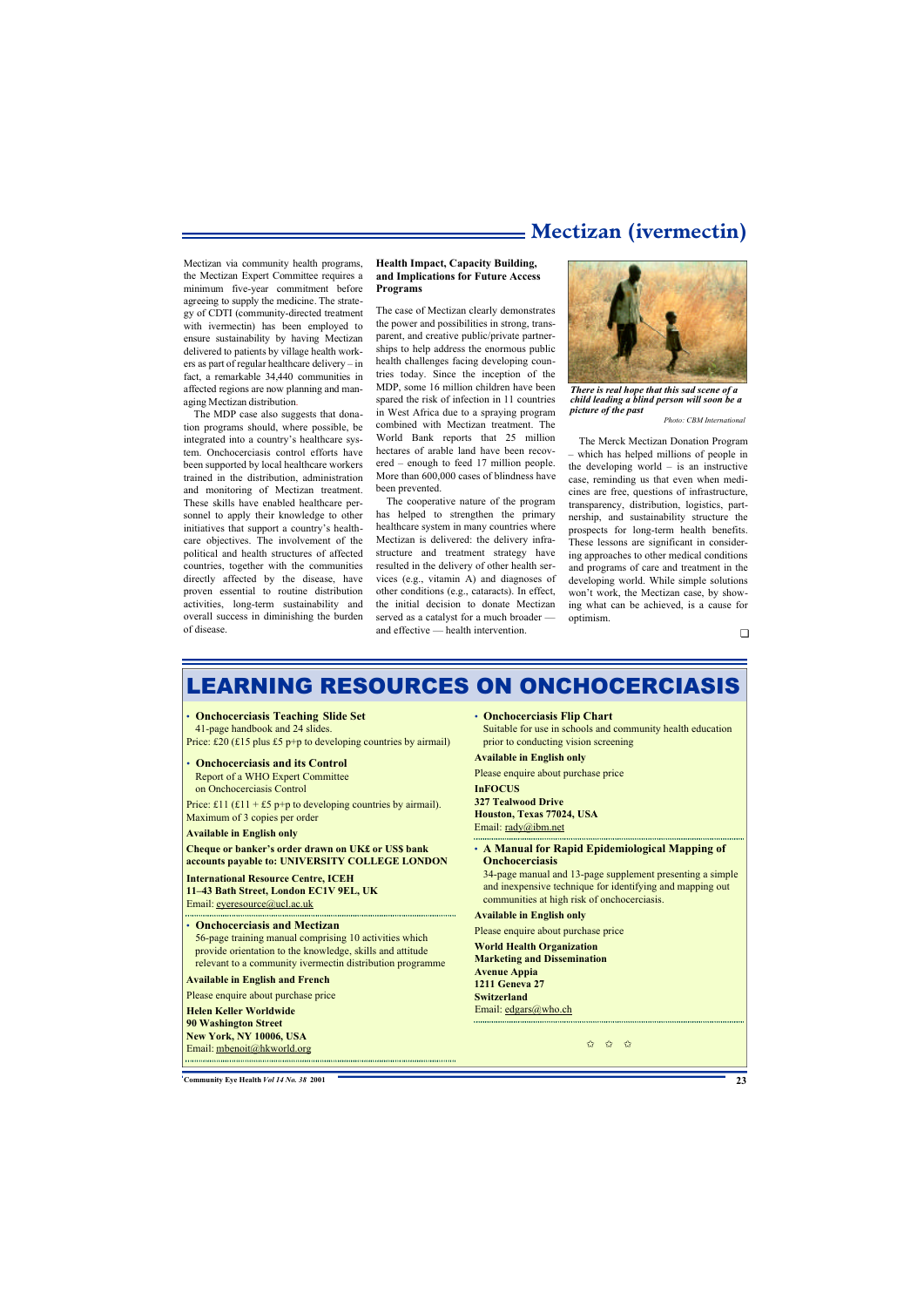# A Prospective Study of 413 Cases of Lens-induced Glaucoma in Nepal

#### **Damodar Pradhan MD Albrecht Henning MD Jitendra Kumar MS Allen Foster FRCOphth**

**Purpose:** To determine the frequency and types of lens-induced glaucoma (LIG), reasons for late presentation and outcome of current management.

**Methods:** Prospective case series of 413 patient/eyes with LIG over a 12-month period in 1998; 311 of these patients underwent cataract surgery. Visual acuity and intraocular pressure (IOP) were preand post-operatively assessed.

**Results:** Four hundred and thirteen (1.5%) of 27,073 senile cataracts seen in the outpatient department of Sagarmatha Choudhary Eye Hospital, Lahan, Nepal presented with LIG. There were 298 (72%) phacomorphic cases and 115 (28%) phacolytic glaucoma. Pain for more than 10 days was reported by 293 (71%) patients. The majority, 258 (62.4%), travelled a distance of more than 100 kms to the hospital. The major reasons for late presentation were 'no escort' in 143 (34.6%) and 'lack of money' in 128 (31.0%) cases. At presentation the IOP was more than 30mm Hg

in 327 (79%) eyes. Following cataract surgery, 251 (80.7%) had 21 mm Hg or less at discharge. The visual acuity was hand-movement or less before surgery in all eyes; at discharge 120 of 311 operated eyes (38.6%) achieved 6/60 or better, 97 (31.2%) less than 6/60, and 94 (30.2%) less than 3/60. The main causes for poor outcome in 94 cases were optic atrophy in 32  $(34%)$  eyes, uveitis in 25  $(26.6%)$  eyes and corneal oedema in 24 (25.5%) eyes.

**Conclusion:** The results highlight the importance of early diagnosis and treatment of visually disabling cataract. There is a need to educate both the patient and the cataract surgeon of the dangers of lensinduced glaucoma and of the poor outcome if treatment is delayed.

#### **Published courtesy of:**

*Indian J Ophthalmol* 2001; **49**: 103–07

### **CSRWs: Course**

#### **CATARACT SURGICAL RATE WORKERS Training of Trainers and Cataract Surgical Rate Workers (CSRWs) November 12 – 16, 2001**

- **• Detection and Assessment of Cataract and other Eye Patients • Barriers between Patients and Eye Units**
- **• Social Marketing of Eye Work and Cataract Surgery • Bridging those Barriers**

#### **Contact: Geert Vanneste**

International Training and Consultancy Program P.O. Box 23.310, Dar es Salaam, Tanzania Fax  $(+255)$  22-2601544 Tel  $(+255)$  22-2601543 E-mail: vanneste@intafrica.com

**Breaking Down Barriers How to Increase the Cataract Surgical Rate** 

> For information about this book contact: **Christoffel Blindenmission Nibelungenstr. 124 64625 Bensheim, Germany**

### **Ocular Leprosy Report**

# Practical Eye Care Guidelines for Leprosy Patients: Workshop on Ocular Leprosy

**High Leigh Conference Centre Hertfordshire United Kingdom**

**3–5 July 2001**

F **LEPRA**\* and sponsored by **ILEP**\* ollowing this Workshop convened by members, **CBM International** and **ICEH**, London, **Professor Gordon Johnson** and **Dr Paul Courtright** have kindly provided a short report and recommendations from the Workshop. While there is some overlap in content, the report and recommendations suitably complement each other.

#### **Delegates to the Workshop**

| <b>Brazil</b>  | <b>Monica Maakaroun</b>   | <b>Nigeria</b>         | Samson Akinyemi          |
|----------------|---------------------------|------------------------|--------------------------|
| Canada         | <b>Paul Courtright</b>    | <b>Philippines</b>     | <b>Jesus Ravanes</b>     |
|                | <b>Susan Lewallen</b>     | <b>The Netherlands</b> | <b>Margreet Hogeweg</b>  |
| China          | <b>Tang Xin</b>           | <b>Uganda</b>          | <b>Keith Waddell</b>     |
| Egypt          | <b>Essam el Toukhy</b>    | <b>United Kingdom</b>  | <b>Timothy ffytche</b>   |
| Ethiopia       | <b>Taffessework Girma</b> |                        | <b>Gordon Johnson</b>    |
| India          | Shyamala Anand            |                        | <b>Murray McGavin</b>    |
|                | <b>Ebenezer Daniel</b>    |                        | Siobhan O'Dowd           |
|                | <b>Sundar Rao</b>         |                        | Doug Soutar              |
|                | Swapan Samanta            |                        | <b>Mary Tamplin</b>      |
| <b>Myanmar</b> | Kyaw Nyunt Sein           |                        | <b>Kirsteen Thompson</b> |
|                |                           |                        |                          |

**Editor**

**\* LEPRA (The British Leprosy Relief Association) \* ILEP (International Federation of Anti-Leprosy Associations)**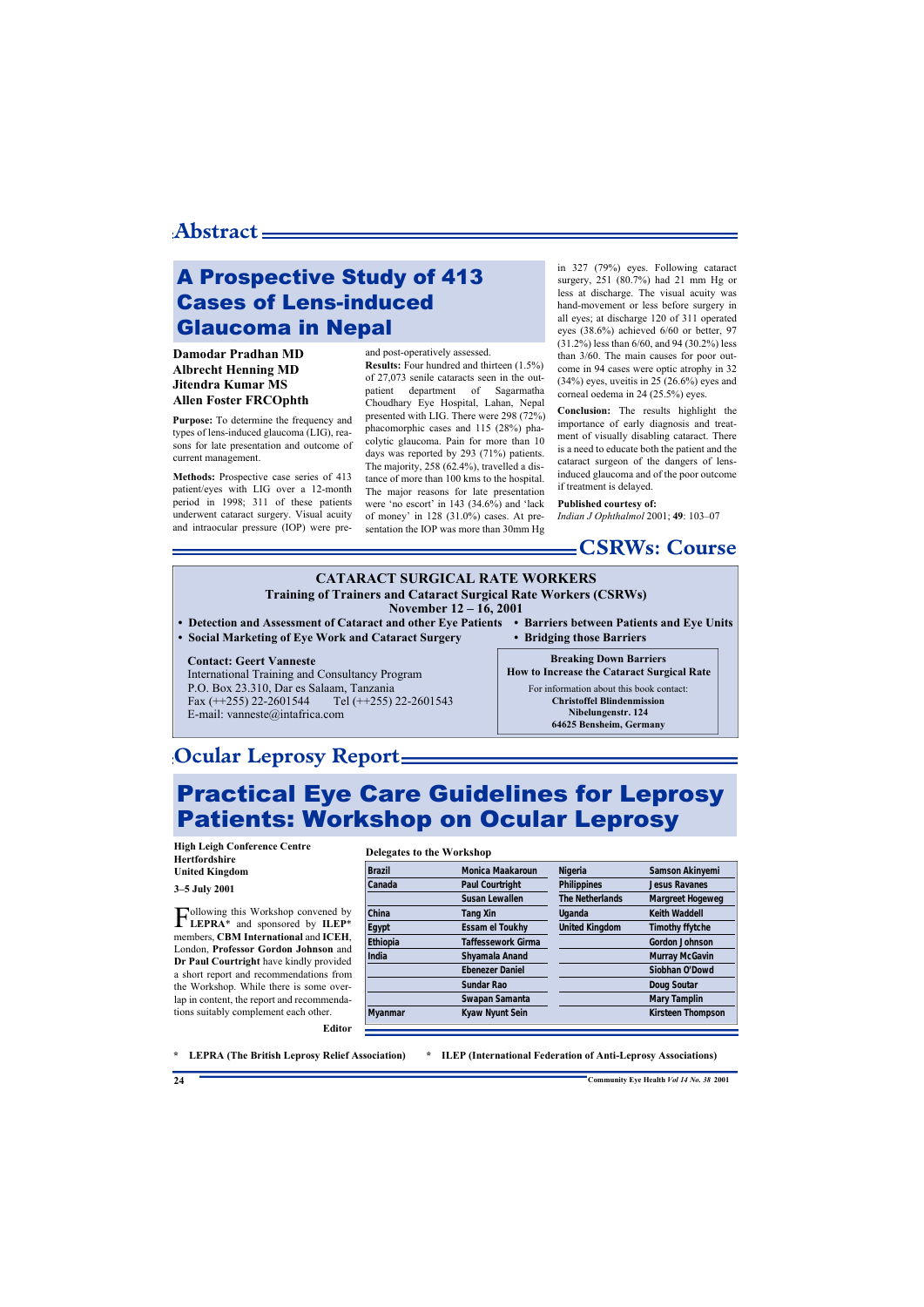### **Ocular Leprosy Report**

# Update on Ocular Leprosy

#### **Gordon J Johnson MD FRCS FRCOphth**

*Professor and Director International Centre for Eye Health Institute of Ophthalmology 11-43 Bath Street London EC1V 9EL, UK*

#### **Numbers of People with Leprosy**

The widespread use of Multiple Drug Therapy (MDT) in leprosy control programmes has resulted in a great reduction in worldwide prevalence. There is a mixed picture from country to country, so that there is still a high incidence of newly diagnosed cases in some regions, for example in northern Brazil and parts of India. At the beginning of 2000 there were approximately 640,000 cases registered for treatment with MDT, and around 680, 000 had been newly detected in 1999.<sup>1</sup> More than 10 million previous leprosy patients have been released from treatment (RFT), and removed from registers. Many of them have disabilities or the potential to develop disabilities. In countries such as China and South Korea, there are many elderly people with disabilities, some still living in leprosy settlements or colonies. In West Bengal alone there are 64 such settlements.

#### **Leprosy and the Eye**

It is recognized that there is more blindness in multibacillary (MB) patients with leprosy than in other people of the same age. This has been confirmed in a longitudinal study of leprosy (LOSOL) in India (301 patients recruited over 7 years) and the Philippines (289 patients). Severe visual impairment and blindness (less than 6/60) was 55% higher at disease diagnosis than in an age-standardised comparison group. This was due to cataract in 90%, the other main causes being lagophthalmos (failure to close the eyelids) leading to corneal opacity, and uveitis.

#### **Vertical Leprosy Programmes are Becoming Integrated**

Because of the success in reducing the prevalence of leprosy, governments are not prepared to continue to allocate money previously given to leprosy control programmes. There is also political pressure in WHO and by some governments to declare leprosy 'eliminated'. In consequence, specialised leprosy programmes are being

closed and leprosy workers are being phased out or re-deployed. Tamil Nadu is the first state in India in which leprosy control has become fully integrated into the general health services; other countries are following the same pattern. Under these conditions there is a real danger that new cases will be missed, and disabilities will not be adequately dealt with. Therefore, guidelines for the responsibilities and training of general health workers must be rapidly developed. The eye care programme must also assume great responsibility.

Some of the problems and opportunities associated with integration of leprosy care into Primary Health Care were identified at the Workshop.

- 1. A very large number of general workers will need training. For those already in service, ophthalmic assistants may be trained to do the training. For those Primary Health Care workers still in training, we must ensure that teaching about eyes in leprosy is included.
- 2. General workers may not welcome yet more responsibilities. It will be necessary to reduce the recommended tasks and technology to the minimum essentials.
- 3. Leprosy patients may be unwilling to accept these new workers and services. They may not have a choice; counselling at the time of change-over may help.
- 4. Organisational support will be needed at national, regional and district levels. In sub-Saharan Africa, prevention of blindness due to leprosy will, in practice, only survive within the general eye care programme. The reorganisation required as a result of the Vision 2020 initiative is an ideal opportunity to think how eye care in leprosy could be integrated. In some countries community rehabilitation workers may be involved in long term follow-up of RFT patients.
- 5. Under these circumstances it may be attractive for leprosy relief agencies to direct some support to general eye care programmes.

#### **Three Groups of Leprosy Patients**

The 3 groups which need to be considered are :

- 1) At the time of diagnosis with leprosy.
- 2) During the time of treatment with MDT.
- 3) 'Cured' patients, when finished with MDT and released from treatment.



*The faces of leprosy*

#### *Photos: Margreet Hogeweg*

#### **1.** *At time of diagnosis*

The setting in which the decision to treat will be made in India will be the Primary Health Centre (PHC), under the supervision of the PHC Medical Officer (PHC MO). Each centre may only see 5–10 new patients a year, of whom only one may have lagophthalmos.

It was agreed that the eyes of all new patients should be examined at diagnosis – for visual acuity; for lagophthalmos, indicated by lid gap or corneal exposure on 'mild closure', as in sleep; for a skin-patch around the eye or cheek; and for red eye. The visual acuity will be taken by any paramedic, and the patient inspected by the PHC MO if anything is found. The equipment required is an E-chart, torch and ruler. The MO will assess vision:  $\lt 6/60$  in either eye, lagophthalmos or a red eye, and decide whether referral to an Ophthalmologist (Asia) or Ophthalmic Clinical Officer (Africa) is indicated. A lid gap >5mm is referred for surgery. If the lid gap is 5mm or less and there is a recent history, systemic prednisolone should be started; if not recent, the patient is counselled in self-care. When a skin patch is pale, the patient receives counselling; if red and raised, steroids should be started and the patient seen every month.

#### **2.** *During treatment with MDT*

- (i) single skin lesion: seen at start of treatment only, no follow-up.
- (ii) Paucibacillary (PB) leprosy, 6 months treatment: seen at 3 and 6 months, at the same time as patient checked for ulnar nerve involvement and foot ulcers.
- (iii) MB leprosy, 1–2 years treatment: patient seen at least every 6 months, or more frequently if required by the Prevention of Disability Programme.

#### **3.** *At the time of RFT*

All patients will be educated about possible eye complications, instructed in self-care, and told to return if any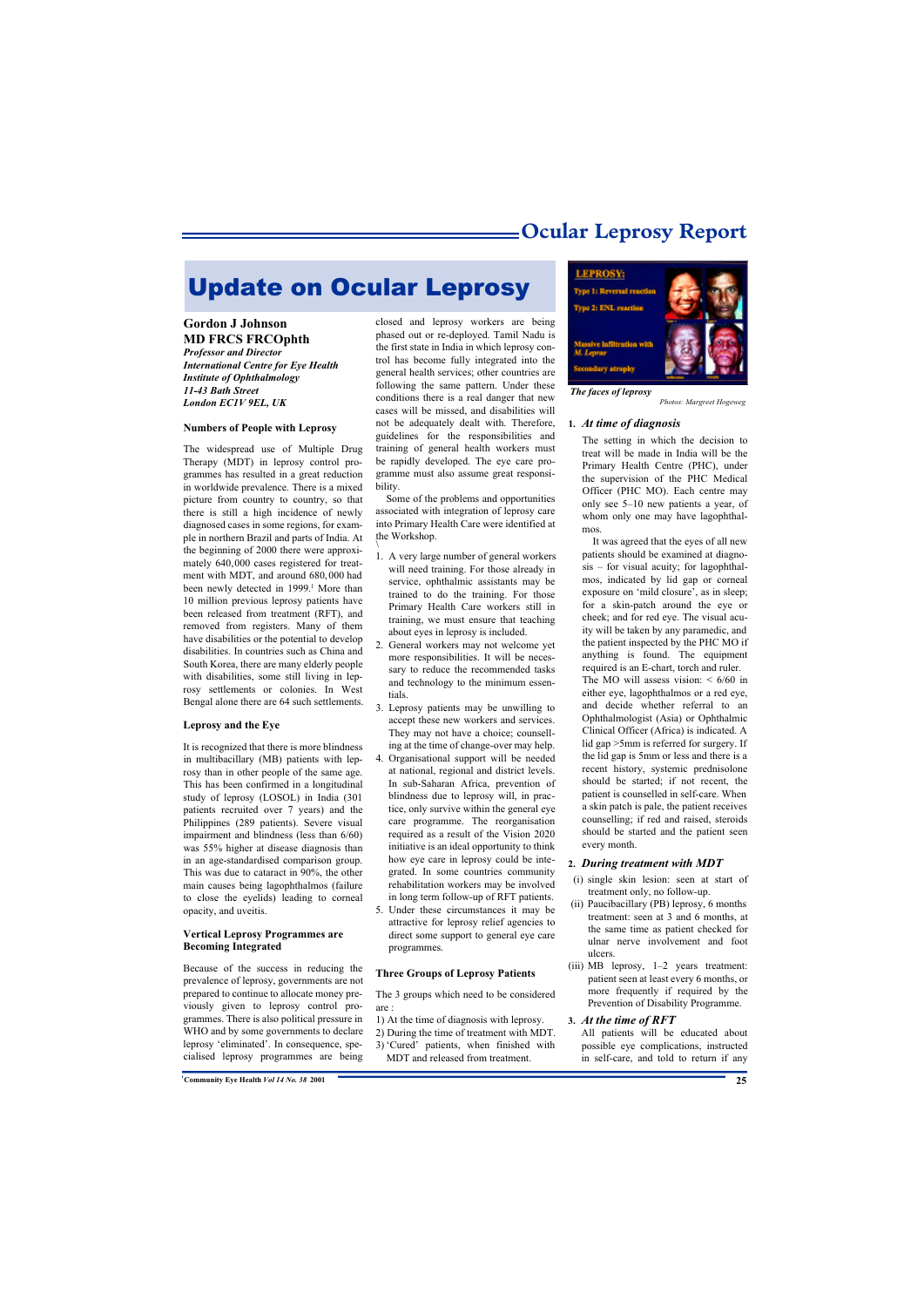### **Ocular Leprosy Report**



*Leprosy and cataract*

*Photo: Margreet Hogeweg*

adverse events occur. People with lagophthalmos of 5mm or less should be followed 6 monthly.

#### **Lagophthalmos Surgery**

The indications for referral for surgery are lagophthalmos of 5mm or more; any degree of lagophthalmos if reduced corneal sensation is found by the supervisor; any degree of lagophthalmos in a one-eye patient; and for cosmetic reasons.

The aim is to narrow the lid gap and cover the cornea. There is no agreement as to the best procedure, whether tarsorrhaphy, or horizontal lid shortening, including reconstructing the canthus. Temporalis muscle transfer is not suitable for routine use.

We need to improve the type of surgery, and obtain evidence as to what is the best procedure. We also need to understand why patients are not prepared to accept this surgery.

#### **Cataract Surgery**

In the past, because of small pupils, synechiae, iris atrophy, and the demonstration of the presence of leprosy bacteria in the iris even after a full course of MDT, Ophthalmologists have been reluctant to insert IOLs after cataract surgery. This is changing, and very good results with posterior chamber IOLs were reported at this Workshop. Apart from the improved optical results, IOLs avoid the problem of

wearing aphakic spectacles when the bridge of the nose has collapsed, or the problem of handling them with deformed hands. Some surgeons use frequent topical steroid drops or systemic steroids postoperatively to reduce the risk of post-operative inflammation.

#### **Conclusions**

The gradual change-over from vertical leprosy programmes to an integrated programme for leprosy sufferers increases the responsibility on the staff of the eye care programmes to ensure that the patients are examined and operated on at the right time, and that general health workers are trained in leprosy eye care.

#### **Reference**

- 1 Weekly Epidemiological Record. 2000; No 28, 14 July; **75**:226-231
	- or www.who.int/lep/disease/wer7528.pdf

### Recommendations

#### **Paul Courtright DrPH**

*BC Centre for Epidemiologic & International Ophthalmology St. Paul's Hospital, 1081 Burrard Street Vancouver, BC, V6Z 1Y6 Canada* 

**1.** It is critical that leprosy patients (during their anti-leprosy treatment and after release from treatment) are integrated into general health and eye care programmes.

**2.** Integration will require close collaboration between leprosy control and prevention of blindness programmes. At the national, regional and local level, strong political commitment (including professional organisations) is needed. Integration will reinforce and complement Vision 2020 initiatives and support leprosy control activities.

**3.** Cataract is the leading cause of blindness in leprosy affected persons and many do not have access to general eye care services. All persons affected by leprosy should have equal access to eye care services. Education of health workers (including eye care staff) is required to ensure that leprosy patients gain access to eye care facilities.

**4.** At the time of disease diagnosis all patients should be examined for lagophthalmos (any gap), visual acuity, the red eye, and presence of a facial skin patch. All patients with lagophthalmos, decreased vision, persistent red eye, and/or a facial skin patch in reaction should be referred by the general health worker to a higher level.

**5.** We recommend that visual acuity and lagophthalmos become the major indicators for monitoring disability and that corneal hypoaesthesia, corneal opacities, and uveitis (which will be recognised as one cause of a red eye) are removed from the leprosy disability grading scheme.

**6.** At the end of treatment patients must be educated regarding the risk of eye disease and informed that they should return for examination if they develop lagophthalmos, diminished vision, red eye, or a facial skin patch in reaction. Explicit instructions need to be given to each discharged patient as to where to go. Patients with lagophthalmos should continue to be followed up.

**7.** A training component that addresses the skills and activities of health workers in relation to care of eyes in leprosy should be introduced into national plans. Plans should address the needs at different levels and should include the needs of existing health workers through supplementary courses. Health workers currently in training should receive appropriate teaching through medical, nursing and paramedical curricula. In every setting with a leprosy control programme, a practical referral system needs to be clearly defined. All referral points (staff) need to be educated regarding the eye care needs of leprosy patients.

**8.** In settings where there are leprosy colonies/villages it is recommended that at least annual screening eye examinations and treatment are conducted. Furthermore, patients in 'care after cure' programmes

should have, as a minimum, annual eye care examinations and management.

❏

**9.** Lagophthalmos surgery should be provided to patients who need it. Evaluation of the need for lagophthalmos surgery should be based on one or more of the following conditions:

- size of lid gap
- corneal exposure
- corneal hypoaesthesia
- visual acuity
- cosmetic appearance

There are a number of surgical procedures being used for lagophthalmos surgery. Research is needed to determine the best possible surgical procedures to correct the lagophthalmos and to improve functional and cosmetic outcomes of the surgery. Standardised routine monitoring of outcomes of lagophthalmos surgery is recommended. There are many barriers that prevent patients from accepting lagophthalmos surgery which need to be clearly identified; programmes need to be developed to increase uptake of lagophthalmos surgery. Finally, ophthalmologists and other relevant surgeons need to be trained in good quality lagophthalmos surgery.

**10.** Research shows that cataract surgery with IOL implantation, even in patients with evidence of chronic uveitis, can provide a good quality outcome. IOL implantation,whereavailable,shouldbepromoted among leprosy patients who need cataract surgery. The outcomes of cataract surgical services need to be routinely monitored.

 $\stackrel{\wedge}{\bowtie}$   $\stackrel{\wedge}{\bowtie}$   $\stackrel{\wedge}{\bowtie}$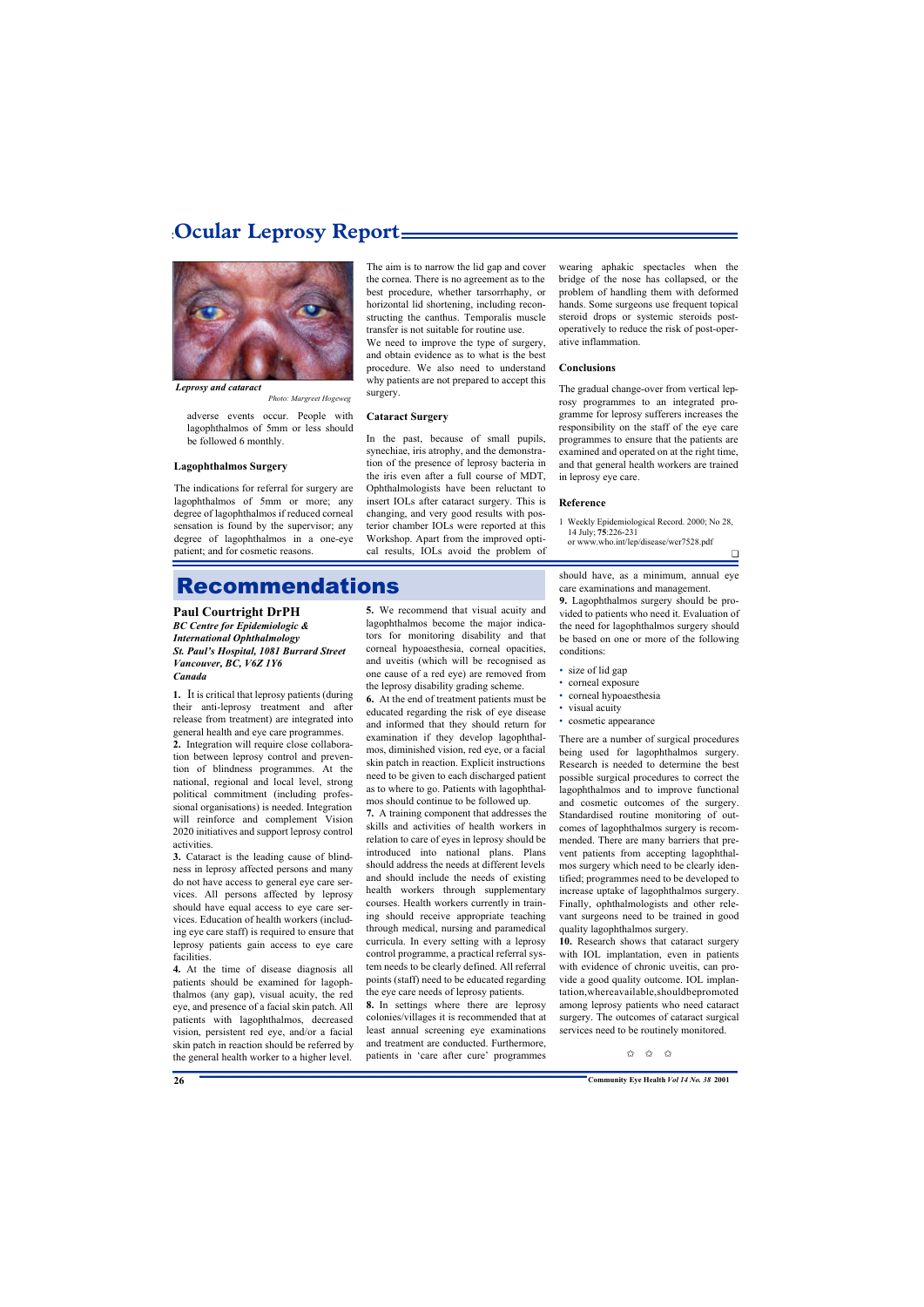# **Teaching Eye Health**

# Assessment of Learning

**Detlef Prozesky** *MBChB McommH PhD Professor Community Based Education Faculty of Medicine University of Pretoria, PO Box 667 Pretoria 0001, South Africa*

So far in this series we have looked at Mhow people teach and learn. We have how people teach and learn. We have discussed how we should go about planning a curriculum, and we have considered the methods that are available for us to use when we teach. In this article we look at a critically important aspect: the assessment of learning. Why is it so important?

#### **Assessment is the Heart of Learning**

Assessment drives learning. Students take great trouble to find out exactly what the examination will be like. Why is this? Because they want to pass the examination, of course! There is always too much to learn, so it makes sense to concentrate on what you need to know to pass the exam. We may want our students to be able to make diagnoses – but if our tests only test facts, the students will quickly learn just to memorise facts. If, on the other hand, they know that the test consists of clinical problems to diagnose and manage, they will study each clinical problem in such a way that they understand it well enough to diagnose and manage it. If there is no practical in the exam the students will stay out of the clinical areas to spend all their time with their books. But if they know there is going to be an OSPE\* they will spend time with patients to make sure they have mastered all the skills.

#### **REMEMBER: ASSESSMENT DRIVES LEARNING!**

What does this mean, practically? It means we have to plan our assessment very carefully, in such a way that our students will learn what we want them to learn. If we want students to learn how to manage patients, our exam questions must be patient case studies in which we ask students what their management will be.

#### **Why do we Assess Students?**

The main reason is obvious: we want to see if they have learnt what we have taught them. This kind of assessment, which is done at the end of a period of teaching, is called *summative* – it is a 'summary' of what the students have learnt. But there are also other reasons for assessment:

• Assessment is very important for our students, because it shows them where they are falling short. That it why teachers should always discuss exams with students afterwards, to show them what the right answers were, and where they made mistakes. For the same reason, students must be given their marks, and their exam scripts, as soon as possible. Assessment which is done in this way, while the students are still learning, is called *formative* – we are 'forming' or 'improving' the students.

of testing is *valid*.

In an earlier article we discussed the domains of learning. We saw that each domain is taught in a different way. The same is true of assessment – we assess each domain in a different way. In the table below you will find examples of how we should assess the learning of our students, for each domain:

If you follow the guidelines in this table, your assessment is likely to be valid – it will test what it is supposed to test.

Some teachers like to ask 'trick questions' to catch out their students. Others like to ask questions about very rare, very obscure diseases. Such assessment is not

| Skill/enabling factor to be examined                                                                                             | Suitable assessment method                                                                                                                                                                                                                                                                                                          |
|----------------------------------------------------------------------------------------------------------------------------------|-------------------------------------------------------------------------------------------------------------------------------------------------------------------------------------------------------------------------------------------------------------------------------------------------------------------------------------|
| <b>Manual skill</b><br>• Performing a tarsal rotation procedure                                                                  | • The student has to <i>perform</i> the operation on a patient<br>with upper eyelid entropion, while the teacher watches<br>and marks her/ his performance with a checklist.                                                                                                                                                        |
| <b>Communication skill</b><br>Educating a family on how to prevent<br>trachoma                                                   | • The student has to <i>educate</i> a family on the prevention<br>of trachoma, while the teacher watches and gives<br>marks with a checklist.                                                                                                                                                                                       |
| <b>Decision making skill</b><br>Diagnosing and treating a case of<br>trachoma                                                    | • The student is presented with a patient suffering from<br>trachoma. S/he has to examine the patient and make a<br>diagnosis, while the teacher watches.<br>• The teacher can also give the students a written case<br>study, which gives the history and examination findings,<br>and ask them how they would manage the patient. |
| <b>Knowledge</b><br>Knowledge of symptoms, signs,<br>٠<br>stages, the organism, medication,<br>anatomy, spread, prevention, etc. | Written examination with short questions, MCQs, essay<br>$\bullet$<br>questions.<br>Oral examination.<br>$\bullet$                                                                                                                                                                                                                  |
| <b>Attitude</b><br>• An attitude of concern and caring                                                                           | • The teacher <i>observes</i> the student as s/he works in the<br>clinic. After a week or so the teacher uses a <i>checklist</i><br>to make a final assessment of the student's attitude.                                                                                                                                           |

• We are training health workers to do a job. To protect society, we should only send out students who are *safe* – who know their work well enough not to harm anybody. One of the reasons for our final examination of students is to make sure that they are safe. Society expects us to do a good job!

#### **Assessment should be** *Valid*

Good assessment is *valid*. *This means that it tests what it is supposed to test*. Perhaps you want to test your students, to see if they can measure intraocular pressure. You can ask them to write short notes on how to use a Schiotz tonometer – but that will not tell you if they can really do the job. Your method of testing is *not valid*. A better way is to stand by and watch them while they do it with a patient – then you will really know if they can do it. This second method

valid. Valid assessment should be straightforward, and should focus on the 'must know' and 'must be able to do' – the things that are really necessary for day-to-day practice.

#### **Assessment should be** *Reliable*

Good assessment is *reliable*. This means that if we repeat the assessment on the same student at another time, or use another examiner, the mark will be the same.

Some forms of assessment are more reliable than others. An OSPE\* is more valid than old-fashioned practicals which use different patients for different students. A written exam (where everyone gets the same questions) is generally more reliable than an oral one (where different candidates get asked different questions by different examiners).

You can make any form of assessment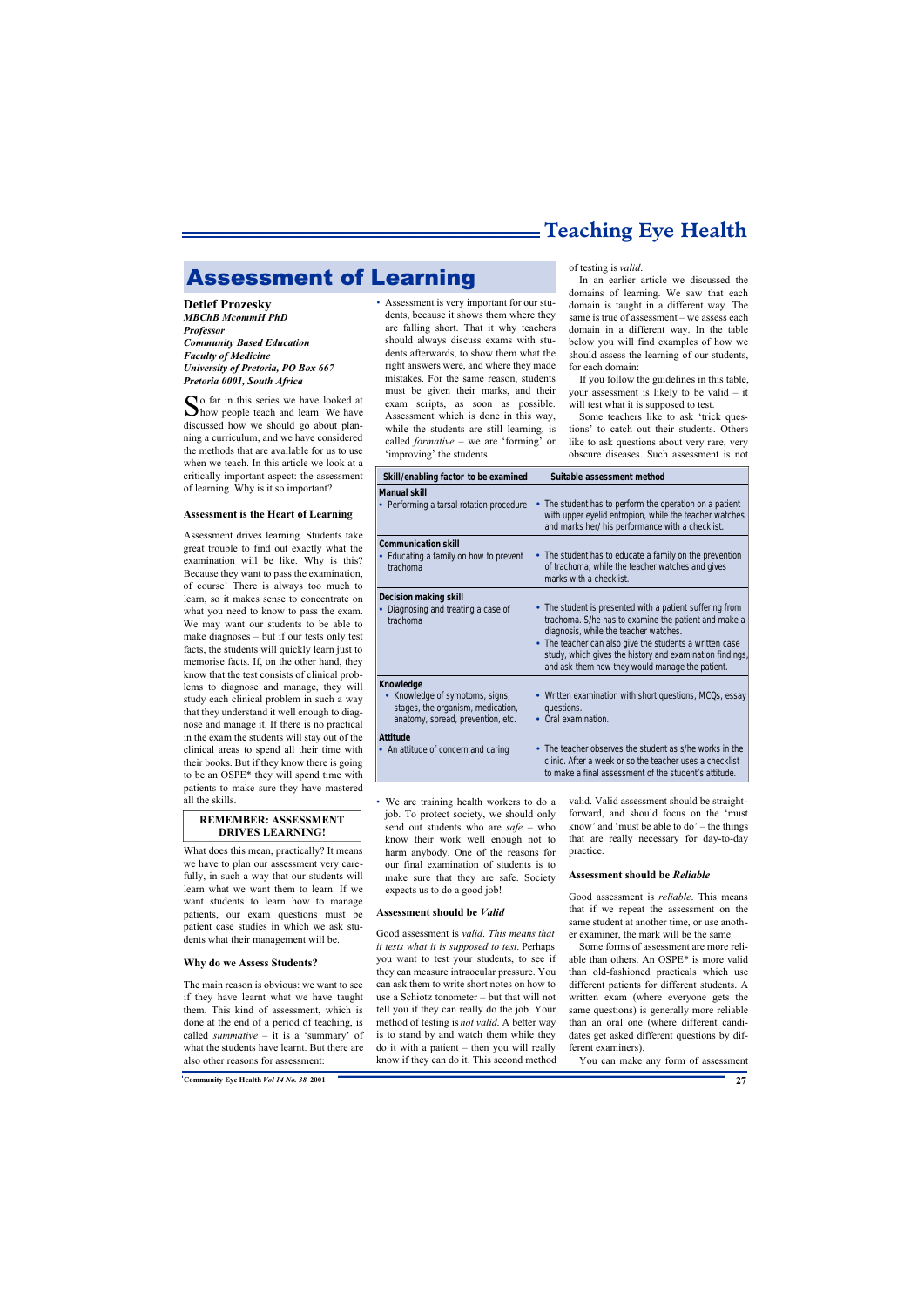# **Teaching Eye Health**

#### **'Assessment' or 'evaluation'?**

These two words have different meanings for different people. In the UK people 'assess' students to find out if they have learnt, and they 'evaluate' programmes, to see if they are effective. In the United States the two words are often used the other way around – they 'evaluate' students and 'assess' programmes. It doesn't matter which word you use, as long as you tell other people what you mean.

more reliable by giving a little thought to the matter. Practical exams are more reliable if you use a checklist to mark the student's performance. Written exams are more reliable if the markers are guided by a very clear document which shows how marks are allocated for each question.

Finally: teachers often spend more time on preparing lessons and teaching them, than they do on assessing the results. Any time you spend on improving your assessment will be richly repaid – your students will be better learners as a result.

The next article in this series deals with the resources that teachers and students need. Watch this space!

✩ ✩ ✩

#### **Multiple Choice Questions – beautiful but deadly?**

MCQs consist of a leading statement or *scenario*, followed by a number of answers or *options* for students to choose from. They have become very popular and they are also very easy to mark. On the other hand they have a number of serious drawbacks:

- Examiners tend to use them to assess facts, rather than patient management
- If there are only two or three options, students may get marks from quessing
- Research has shown that students very often misunderstand them.

For all these reasons MCQs often have low *validity*. They have to be carefully tested for comprehension, before being given to students to use. People who write MCQs should receive some form of training first, or consult a textbook.

#### **\*What is an OSPE?**

The OSPE is a special kind of examination that is now commonly used. What do the letters mean?

- **O** stands for **Objective**. If different students are given different patients to examine, this could be unfair: some patients and conditions are easier to examine than others. So, in this examination, every student gets the same patient – that is why we say it is objective.
- **S** stands for **Structured**. Several skills are tested at one time. Each skill is tested in a separate room, called a station. At each station there is a card with clear instructions for the student; all the equipment s/he needs; a patient (if necessary); and an examiner with a checklist for doing the marking. There may be ten such stations in an OSPE, and ten students are then examined together. Each starts at a different station, and after 10–15 minutes a bell rings and they move on to the next one.
- **P** stands for **Practical**. This means that this exam is practical it only tests the skills of the students. It could be manual skills, like examining the anterior chamber of the eye, or it could be a communication skill, like taking a patient's history. (Some people prefer the word Clinical – so that makes their exam an 'OSCE'.)
- Finally, **E** stands for **Examination** no surprises there! Good OSPEs are an excellent way of examining skills. They take a lot of time and preparation, but so do all practical examinations.

### INTERNATIONAL COUNCIL OF OPHTHALMOLOGY

### Assessments for Ophthalmologists

These two tests of theoretical knowledge, consisting of multiple choice questions, are held in the candidate's own country

#### Basic Science

*A three-hour paper to include relevant questions on*

**General Anatomy Neuro Anatomy Ocular Anatomy Physiology Pathology Pharmacology Optics and Refraction**

*There will also be a one-hour question paper for those candidates retaking* Optics and Refraction

Those who achieve pass standard or above will receive a certificate confirming the standard achieved. This certificate is now accepted as equivalent to the basic science section of the ophthalmology examinations of several countries.



#### Clinical Sciences

*A four-hour paper to include relevant questions on* **General medicine Ophthalmic pathology and intraocular tumours Neuro-ophthalmology Paediatric ophthalmology and strabismus Orbit, eyelids and lacrimal system External disease and cornea Intraocular inflammation and uveitis Glaucoma Lens and cataract Retina and vitreous**

Candidates must have passed the International Council's Basic Science Assessment or an equivalent recognised Basic Science examination.

Those who achieve pass standard or above will receive a certificate confirming the standard achieved. This certificate is accepted by certain examination bodies for exemption of all or part of their clinical sciences examinations.

#### **Both Assessments will be held on 14 March 2002. The closing date for applications is 11 January 2002**

**The Test Regulations, Syllabus and Candidate Guides giving details of the criteria for entry and the test fees, are available from: The Examination Secretary, The International Council of Ophthalmology, 2 Wort's Causeway, Cambridge CB1 8RN England** *Telephone* **+44 (0)1223 244101** *Fax* **+44 (0)1223 244079** *Email* **ico.exam@btinternet.com** *Website* **http://www.icoph.org**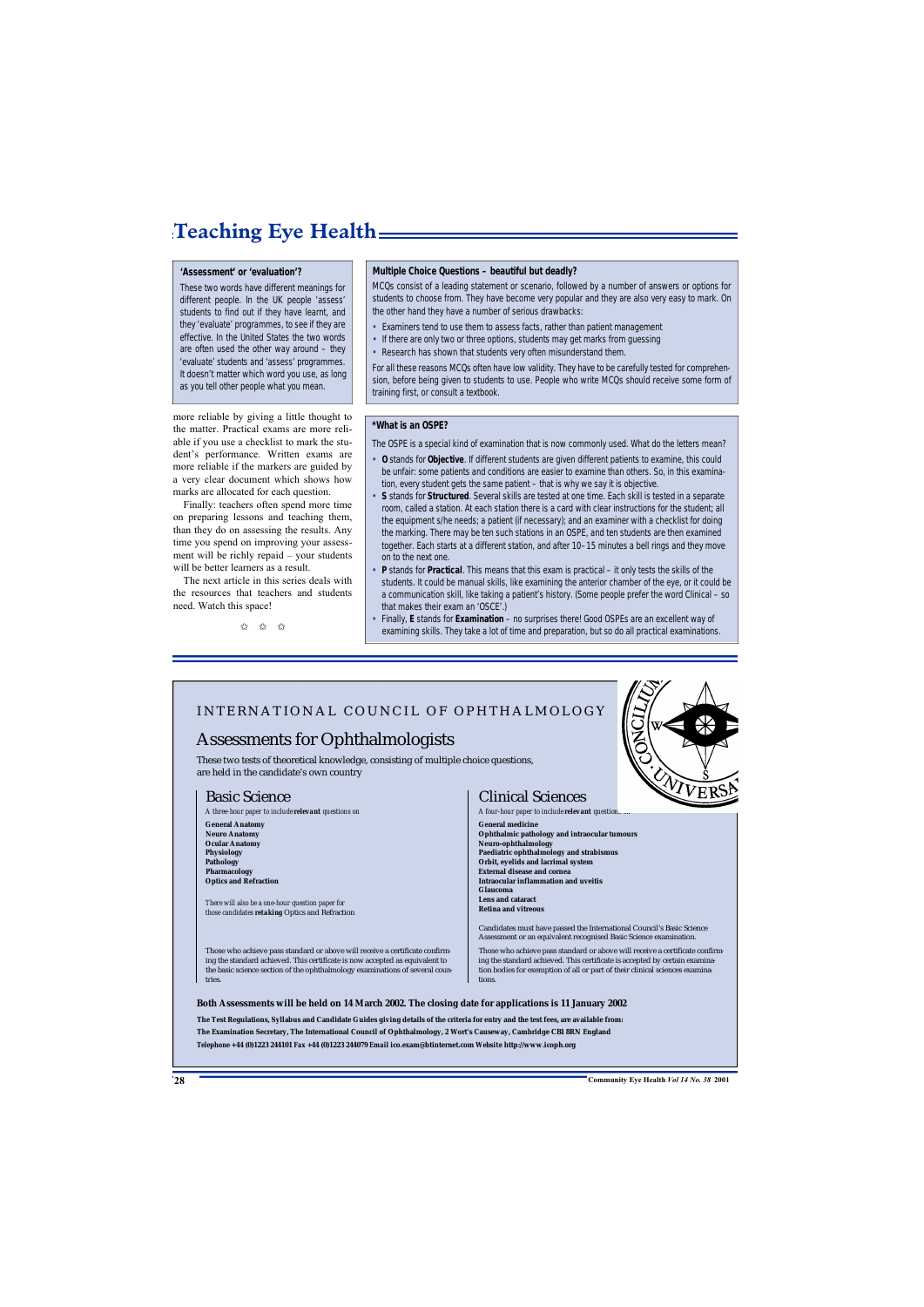### **Bilamellar Tarsal Rotation Car Seat Belts**

#### **Dear Editor**

In 1994 you published a review of this procedure (*J Comm Eye Health* 1994; 7: 21–26). We are indebted to Mark Reacher and n 1994 you published a review of this procedure (*J Comm Eye* colleagues for the clear description and the good research underlying it. It is easier to do and to teach than the Trabut-type operation. Even so I find it tricky to get consistently good results. With the millions needing surgery around the world (often by paramedicals and with no follow-up) it is clearly important to make it as failsafe as possible. I have some comments about the points I find difficult and would like to hear other people's experience.

The hardest part (but vital to success) is to make a good incision at the correct level. I find holding the lid margin in two artery forceps whilst cutting is not easy, and I worry about crushing the edge. It would be much easier to be able to stabilise the lid in a clamp and cut down through both lamellae onto a base plate that protects the eye. A Cruickshank forceps with the plate in the conjunctival sac can work, though not in very deformed lids. A large ring clamp is similar. Could a special one be designed? It is much easier to identify, clamp and safely tie the marginal artery when the tissues are stable. Otherwise, the operation is hampered and serious bleeding can recur later (I was once up all night!).

Three double armed sutures are recommended for each lid. As our patients come from afar we have to use absorbable material, and six atraumatic sutures (two lids) are too costly. I find one single armed absorbable suture will do for it all, starting and ending above the lashes (I prefer 5/0 or 6/0). It is also easier to catch the upper tarsal plate fragment on the front near its edge with a partthickness side-to-side bite. This also avoids the stitch rubbing the cornea. The stitches can be tied one at a time, or left long and tied after all are in place. The correct tension is very difficult to judge and I have often had over-correction. I tried trying the stitches with a bow to allow adjustment next morning without resuturing, but the sutures are then too sticky to loosen (though using a bow during the operation is useful, allowing readjustment at the end). I now realise that it is essential to judge the correct tension with the patient looking directly ahead (at your face), because over-correction can be obscured on downgaze. This means the patient must not be squeezing; if they find relaxing is impossible, a van Linttype facial block helps.

Finally two questions: is it necessary to suture the skin edges, as they usually lie neatly together? For the grossly thickened and deformed tarsal plate we sometimes see, is this the best operation, or is the Trabut more certain for these?

#### **Keith Waddell FRCP FRCOphth** *PO Box 4008, Kampala, Uganda*

#### **COMMUNITY EYE HEALTH COURSES 2001/2002**

- ✦ **MScin CommunityEyeHealth** *1 year (Sept.2001 – Sept.2002)*
- ✦ **Diploma inCommunityEyeHealth** *6 months(Sept.2001 – Mar.2002)*
- ✦ **Certificate inCommunityEyeHealth** *3months(Sept. –Dec.2001)*
- ✦ **Certificate in Planning for Eye Care** *3 months (Jan. – Mar. 2002)*
- ✦ **Short Courses** *1–4 weeks (on-going)*

*Enquiries:* **CoursesPromotionsOfficer,InternationalCentreforEyeHealth, 11–43 Bath Street, London, EC1V 9EL, United Kingdom Fax: +44 (0) 20 7608 6950; E-mail: j.hoskin@ucl.ac.uk**

#### **Dear Editor**

W<sup>e</sup> read the letter by Margreet Hogeweg *(J Comm Eye Health 2000*; **13**: 62) and we agree that one of the main causes of corneal perforation and ruptured globe is road traffic accident. In Yemen, ocular trauma is a significant cause of unilateral blindness.

In a recent retrospective study performed in Al-Thawra Hospital in Sana'a, Yemen we found that road traffic accident accounted for 42% of all eye injuries that required surgical intervention. Perforating injuries (ruptured globe with iris prolapse) were the most common ocular trauma treated and accounted for 67.8%.

Most patients were in the first three decades of life and were male; 82.8% of the patients were under 30 years of age. Young males were found to run a higher risk of ocular accidents, especially from road traffic accidents, gunfire and bomb explosions.

Roads are not safe in Yemen because driving licence regulations are not enforced. We don't have any regulations to wear car seat belts and many people drive without a driving licence. Unfortunately, children under the age of 16 years old can drive cars.

Health education and safety strategies should consider targeting the road traffic accidents in Yemen for the prevention of these serious eye injuries. Wearing seatbelts has to be introduced as a law, similar to our neighbouring countries Saudi Arabia and Egypt.

| <b>Mahfouth A Bamashmus</b>        | <b>Ahmed Al-Shabooti</b>  |
|------------------------------------|---------------------------|
| <b>FRCSEd FRCOphth</b>             | MD                        |
| <b>Ibn Al-Haitham Clinic</b>       | <b>Head of Department</b> |
| University of Science & Technology | <b>Al-Thawra Hospital</b> |
| Sana'a, Yemen                      | Sana'a, Yemen             |

### **Chloroquine**

#### **Dear Editor**

#### **A Cause for Concern**

The recent decision by some African countries to initiate the 'Roll Back Malaria' programme (RBM) is a good one, especially with theincreasingnumberofdeathsfrommalariaanditscomplications.

The idea of allowing presumed malaria sufferers to buy chloroquine across the counter, by making the dosage regimen available to everyone, is however a cause for concern. I foresee chloroquine replacing analgesics for relief of mild aches and pains. This definitely may result in abuse of the drug, resulting in its accumulation in the body, which may cause visual impairment.

The RBM programme should not run as a vertical programme. Instead, it should be incorporated into the already existing primary health care system; thus, chloroquine will only be given in health centres, where staff who are aware of its complications are present.

#### **Dr Gloria Patrick-Ferife**

*University of Pretoria, PO Box 607, Pretoria 0001, South Africa*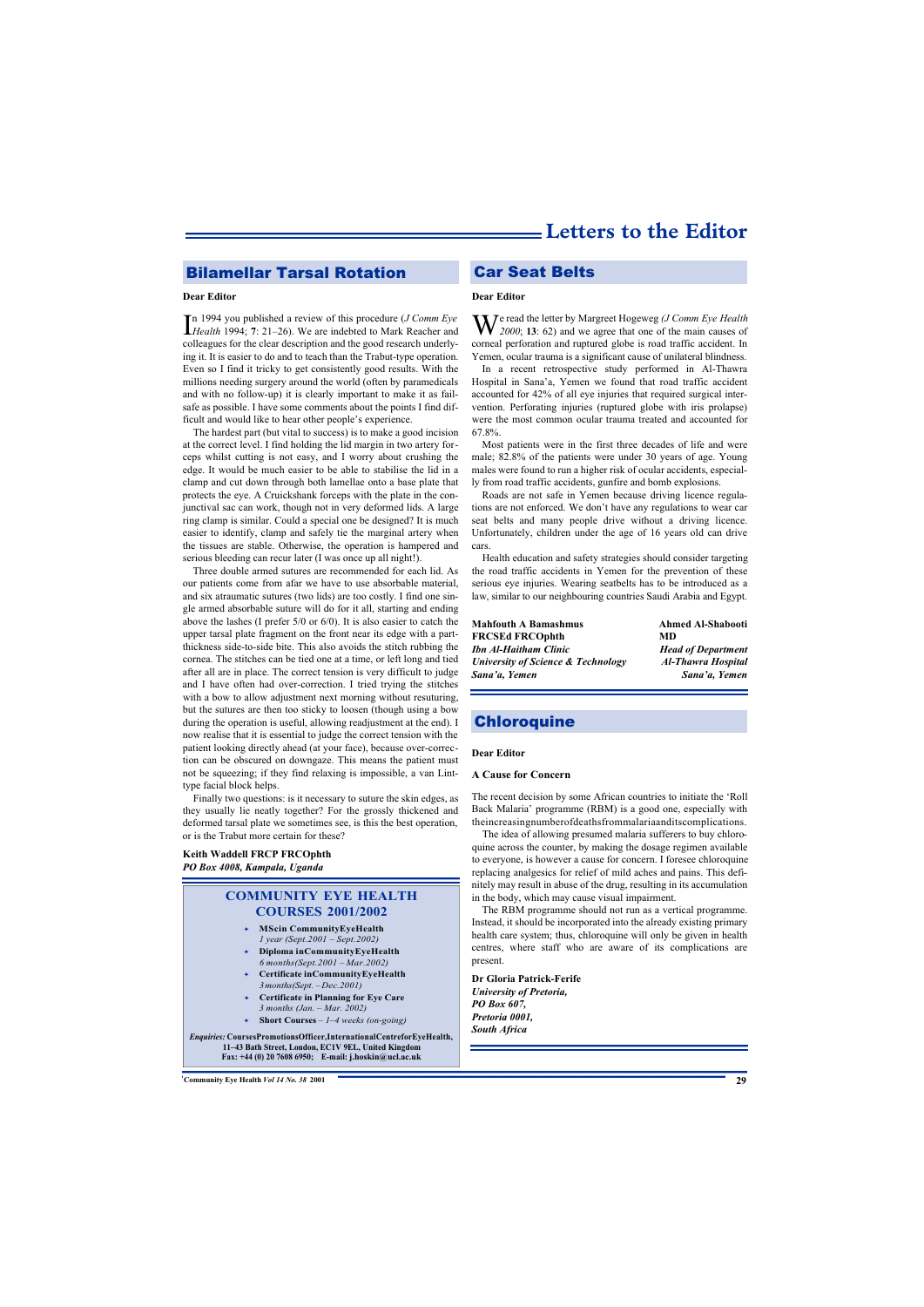# **Letters to the Editor**

### Cataract Surgery

#### **Dear Editor**

There is still a place for intracapsular cataract extraction (ICCE), especially in remote areas of developing countries. The main reasons are known to all who have practised in developing countries or who have experience travelling in remote areas.

John Sandford-Smith (*J Comm Eye Health 2000*; **13**: 62) mentioned that in northern Nigeria they still practise couching rather than ICCE. That is the method they can afford. It is not unusual to find well-trained personnel in those areas but they lack essential instruments. Even those patients who have ICCE surgery lack spectacles which may not be available or be available but expensive.

I agree that IOL implant surgery has excellent results compared to the previous technique. The major problem is the unavailability of the equipment, although it may be easy to train the existing personnel who are readily available.

The DU – AL Corporation\* still has much to contribute, as their equipment could be carried to the remotest areas without difficulty. I have used their cryoextractors for ICCE ever since I qualified from ICEH, London, in 1986. Post-operative results are very good.

If we want to promote IOL implant surgery in full capacity let's follow the recommendations of Dr David Yorston in his article in this Journal (*J Comm Eye Health* 2000; **13**: 51–52).

You, as Editor, have the means of evaluating what is written and recommended in most of our Community Eye Health Journals. Please give ICCE time – it will phase out as soon as we reach our goals of supporting the Districts and Regional Eye Workers with essential instruments.

| Dr B B O Mmbaga                   | *Now acquired by                      |
|-----------------------------------|---------------------------------------|
| <b>CEHEFO</b> Executive Secretary | <b>Restored Sight Projects Ltd.</b>   |
| <b>PO</b> Box 1323                | <b>Singleton Court, Wonastow Road</b> |
| Dodoma, Tanzania                  | Monmouth, UK                          |

#### **Dear Editor**

I am now retired 11 years after 35 years practice in India, much of it in cataract work among rural communities. The letter by John Sandford-Smith and its subject captured my interest as I had prepared a similar article while I was on a working visit back to my old territory in 1992. My thesis was, and still is, akin to the subject of John Sandford-Smith's letter (*J Comm Eye Health* 2000; **13:** 62).

In some parts of India, the mounting backlog of cataract patients is indeed being brought under control with the use of surgery by ECCE + IOL insertion. Around Delhi is one such area. However, in many rural areas cataract surgery of any sort remains unavailable at the local level. Government eye doctors rarely ever visit such places. All my work was in the State of Bihar, the area now known as Jharkhand. Towards the end of the '80s when ECCE-IOL was becoming available in India, a team capable of this method came our way for a week. The results were indeed good, but each operation had lasted 15–20 minutes, and some of the day's prepared patients had to be put off until the next day. We had been used to ECCE or sometimes ICCE with no implants and no sutures. One extraction was completed in 3–5 minutes. Yet the overall incidence of cataract in the area was not being reduced. If we had all switched to the new team's technique then, numerically, many patients would have been the losers, though some of those operated on may indeed have benefited in some ways.

My contention is that where a cataract backlog remains, those qualified to carry out cataract surgery should maintain a flexible approach in those rural areas where so many patients with mature and hypermature cataracts still exist. Most of the older, mature cataract patients in those areas are illiterate. They do not particularly want to be able to read. All they require is vision to enable them to get about their own homes again, and their local market, without the need for someone to guide them. A simple, quick operation is enough for them. For the time being, I see a place for any 'quick' operation which, properly applied, will help to reduce cataract waiting lists. Once cataract waiting lists are coming down and show signs of being under control, then yes, by all means, settle on a regime to restore all patients' vision to as near 6/6 as you can get, cost problems being dealt with at the same time.

End piece: after their successes around Delhi I heard that there were so few cataracts left for the doctors to do, that they started on patients with 6/24 vision or better. It kept their hands in! Sadly, they did not consider going to those places where many mature cataracts are found.

| Dr Brian E L Thompson  | <b>Formerly</b>                     |
|------------------------|-------------------------------------|
| <b>60A London Road</b> | <b>Medical Superintendent</b>       |
| Kilmarnock KA3 7DD     | <b>St Luke's Hospital, Hiranpur</b> |
| Scotland               | Jharkand, India                     |
|                        |                                     |

#### **Dear Editor**

#### **'Is there still a place for Intracapsular Cataract Extraction…?'**

**(***J Comm Eye Health* 2000; **13**: 62**)**

Thank you for bringing this subject up for discussion. During most of my time at Enongal, we were not equipped for extracapsular cataract extraction. A Lions Club team had been past before I arrived, brought a microscope with them, and did extracapsular cataract extractions with posterior chamber lens implants; a few of their patients did very well, but most did badly. The problems we noticed with these patients were mostly 'inflammatory' – pupil membranes and thickly opacified capsules, sometimes with displacement of the lens implant. Our general experience was that intracapsular cataract extraction was more reliable in giving moderately good results for most people.

Our colleagues at Acha Tugi in northwestern Cameroun routinely used extracapsular cataract extraction and reckoned to get good results – but they used huge doses of steroids that were not available at Enongal. They commented too that there seems to be a change as you go westwards across equatorial Africa: east African eyes generally react mildly to being operated on, but in Cameroun at least, eyes react very briskly. David Yorston from Kikuyu in Kenya has commented on a minority of patients there who have an unusually brisk inflammatory reaction after cataract surgery (*Br J Ophthalmol* 2001; **85**: 267–71, and *Br J Ophthalmol* 1999; **83**: 897–901), but patients of this sort seem to be the majority in Cameroun. We also noticed that glaucoma is common and aggressive in Cameroun, and that many patients have a lot of Tenon's capsule stuck down on the sclera. Might there be some local factor (genetic, perhaps?) which links these phenomena?

**Dr Martin J Stagles Formerly at** *89 Tyntyla Road Hôpital Central d'Enongal Llwynypia BP 91 Ebolowa Rhondda Cynon Taff, Wales Cameroun*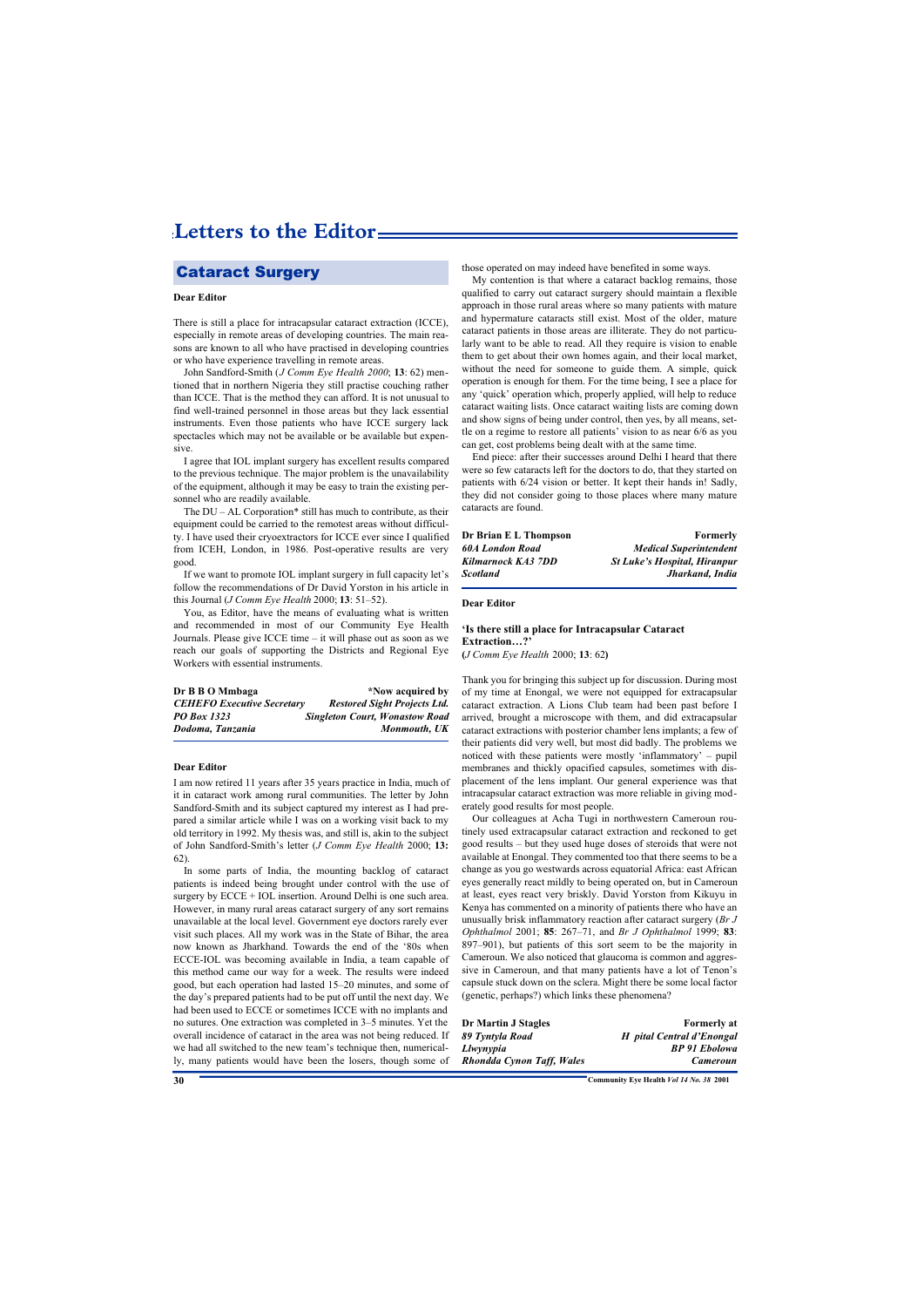### **Letters to the Editor**

#### **Dear Editor**

#### **Which form of cataract surgery in developing countries?**

This letter is in response to the letter by John Sandford-Smith on the desirability or otherwise of intracapsular cataract extraction (ICCE) surgery in many developing countries (*J Comm Eye Health* 2000; **13**: 62). It is indeed true that in some developing countries (like northern Nigeria) the practice of couching has increased in relation to cataract surgery, especially in rural areas. This is of course a cause for concern for eye care personnel in this part of the world. A recent study in a rural community of northern Nigeria revealed that couching of the eye is being practised 5 times more than cataract surgery. What are the factors that tend to make people have couching rather than cataract surgery? There are 3 main reasons for this attitude in most parts of northern Nigeria.

1. Couching is more readily available to the people than cataract surgery. Many couching practitioners now move from village to village to solicit clients (people with cataract or at times any eye problem) on whom they will practise their trade. They conduct their services often within the premises of their patients/clients without any delay. Thus, couching is mostly done on the first visit. Cataract surgery often requires the poor villager to travel long distances several times before having the surgery. In some instances the service (i.e., cataract surgery) is just not available.

2. Couching is often more affordable to these poor people. Some couching practitioners are paid in kind (e.g., by receiving agricultural products), instead of money. Sometimes services are paid only after the patient is satisfied with the outcome of the couching. This is in contrast to surgery where the patient is required not only to pay in money, but to pay before surgery. Even if the surgery is free the indirect cost involved (travel cost, lost wages, etc.) in accessing the surgery is an enough hindrance to the surgery.

3. The visual outcome of couched eyes may be better than some cataract surgery eyes, especially eyes after intracapsular surgery (ICCE) which is basically the form of operation done in outreach activities and many peripheral hospitals in Nigeria. Indeed we have encountered several couched eyes with much better vision than ICCE post-operative eyes. Even ICCE eyes with good visual outcome may not be better than a well performed couched eye, as the couching practitioners have learnt to issue +10 aphakic spectacles to their clients.

So the poor villager with cataract can have his eyesight restored instantly by a few minutes couching procedure in his own house without having to travel, without leaving his family, without leaving his village, without several visits and at an affordable rate or agreeable terms. More importantly, the sight of the couched eye is restored with the same aphakic spectacles which the ICCE eyes will require post-operatively.

The point here is that a well performed couched eye may be equal in visual outcome to well performed cataract surgery (ICCE) in our environments. As such, my opinion is that apart from attempts at overcoming barriers relating to unaffordability and inaccessibility of cataract surgery in our part of the world , we necessarily have to provide a cataract service that is competitively better in outcome than the best couched eye – a cataract service that will inspire confidence in the people. This requires that the visual outcome of the post-operative surgical eye will be obviously better than the best couched eye with aphakic spectacles. That procedure, I believe, is extracapsular cataract extraction with posterior chamber IOL (ECCE+PCIOL) or possibly ICCE with anterior chamber IOL (if its safety is assured).

I believe cost may not be a problem. Furthermore, more ophthalmologists in developing countries are abandoning ICCE and getting well acquainted with the IOL surgery. Governments, eye care personnel and NGOs in developing countries should face this challenge. Cataract outreach programmes, as well as the routine form of cataract surgery in hospitals should be ECCE+PCIOL as much as possible, rather than the lower quality ICCE.

#### **M Mansur Rabiu MBBS MSc FWACS FRCOphth**  *Consultant Ophthalmologist, National Eye Centre, PMB 2267, Kaduna, Nigeria*

#### **Dear Editor**

I write in response to Dr John Sandford-Smith's letter on intra capsular cataract extraction (*J Comm Eye Health* 2000; **13**: 62). In my experience, most ophthalmologists prefer ECCE with PC IOL to ICCE, because ICCE, the traditional method, has the potential complication of cystoid macular oedema. This is much less common in ECCE. However, there are a number of problems associated with ECCE plus IOLs.

- 1. IOLs remain expensive for most of the population of poor countries, especially when we consider that food is the first priority, even for the blind.
- 2. There is limited access to operating microscopes and laser equipment in many developing countries. When available, they are based in urban centres where most ophthalmologists also live. The bus fares necessary to reach the service are a big burden for the poor.
- 3. Difficult access to YAG lasers is the biggest problem. People may have to be referred to other countries to get this service.
- 4. As many people are aware, in developing countries patients do not follow the service, but services should follow them. This means giving priority to social and economic factors, local beliefs, religious taboos or fear of witchcraft, and making every effort to provide health education. Charging for IOLs in this kind of society will be a further barrier to stop people seeking surgery.
- 5. I have to say that it is not true that in a developing country an aphakic patient without an aphakic correction is good for nothing. He or she can improve from light perception to counting fingers, which enables the patient to walk around, and this is a significant gain amongst poor blind people in developing countries.

Therefore, if we are to abolish ICCE in developing countries, various facilities need to be provided and maintained, remembering that electricity and reliable water supplies are still the exception rather than the norm in many countries.

It is necessary to have:

- **•** Cheap portable microscopes with good co-axial illumination
- **•** Very cheap IOLs, viscous fluid and BSS solutions
- **•** YAG lasers which can be afforded and operated in third world countries.

More consideration needs to be given to ICCE with A/C IOL which does not need access to microscopes and YAG laser facilities. I think this may be preferable in many developing countries. However, I remain in a dilemma because most ophthalmologists give much less priority to this method.

#### **Sheha Hassan Ramadhan MD DO DCEH**

*Doctor in Charge, Eye Department Mnazi Mmoja Hospital, PO Box 672, Zanzibar, Tanzania*

With low-cost IOLs, portable low price operating microscopes,